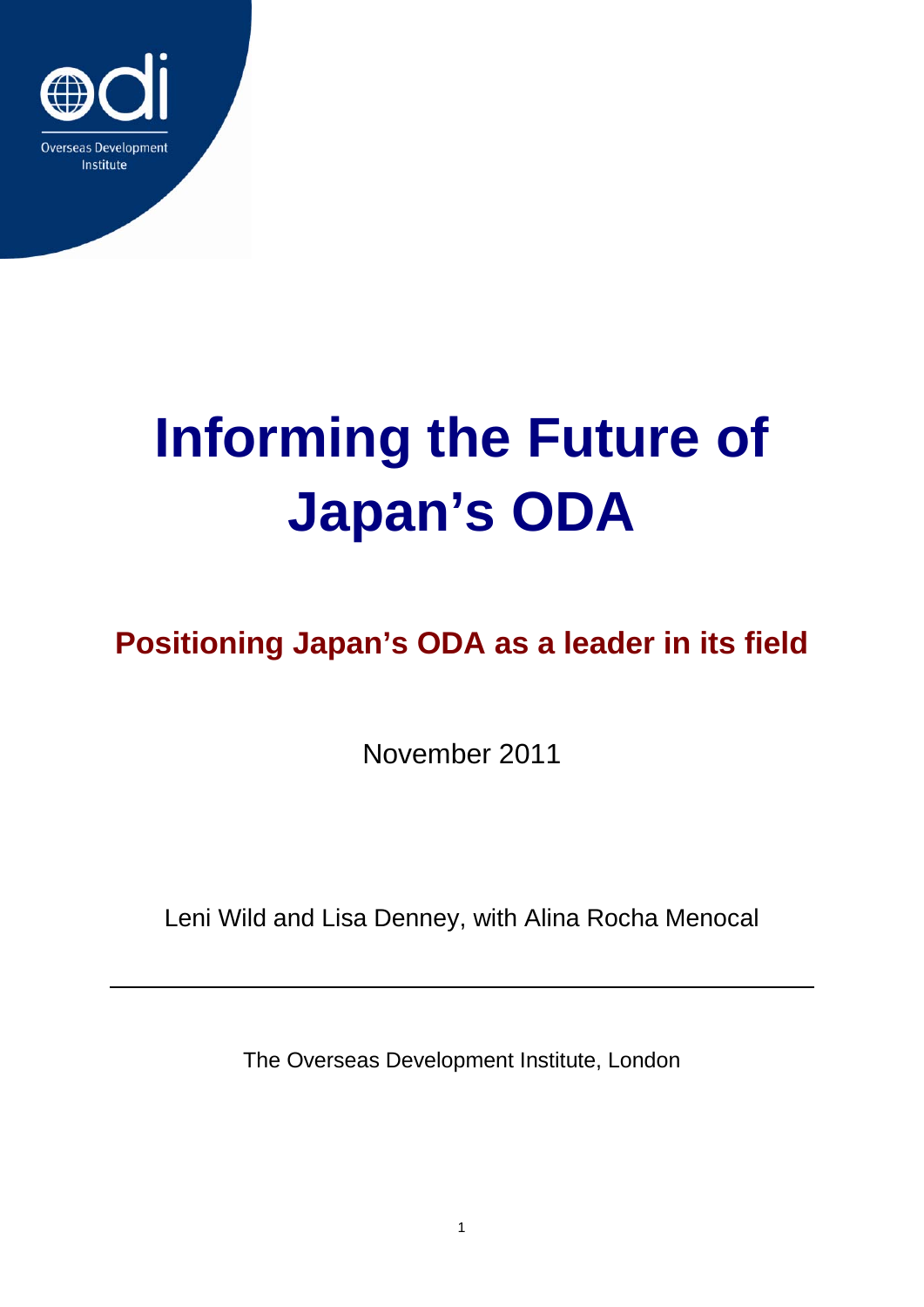#### *DISCLAIMER:*

This report presents the key findings of JICA-funded research carried out by the Overseas Development Institute, and does not necessarily reflect the policy or opinion of JICA.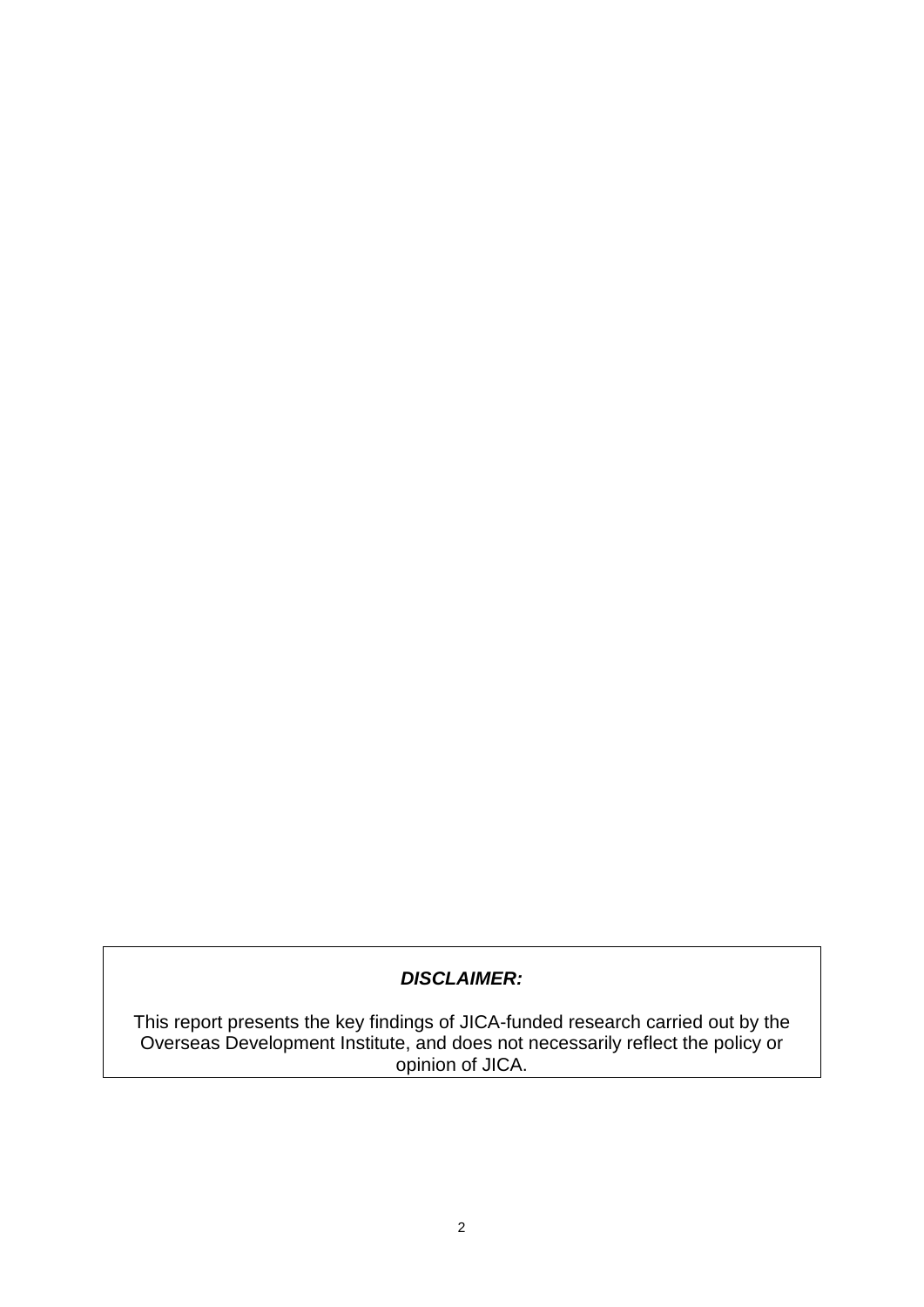## <span id="page-2-0"></span>**CONTENTS**

| <b>CONTENTS</b>                                                         |                                          | 3              |
|-------------------------------------------------------------------------|------------------------------------------|----------------|
| <b>ACRONYMS</b>                                                         |                                          | $\overline{4}$ |
| PREFACE: Japan at a crossroads                                          |                                          |                |
| About this project                                                      |                                          |                |
| Phase Three Methodology                                                 | $\overline{7}$                           |                |
| Section 1: Introduction                                                 |                                          |                |
| Section 2: Perceptions of Japan: From the outside looking in            |                                          |                |
| (2.1)                                                                   | Common perceptions of Japan              | 9              |
| 2.2)                                                                    | Examining perceptions and realities      | 10             |
| (2.3)                                                                   | Implications for JICA's policy influence | 13             |
| Section 3: Spotlight on the UK: Building profile and influencing others |                                          |                |
| 3.1)                                                                    | DFID's approach to communication         | 14             |
| 3.2)                                                                    | Factors which shape DFID's approach      | 16             |
| Section 4: Implications for JICA / Communications Strategy              | 19                                       |                |
| References                                                              |                                          |                |
| APPENDIX A: Project Terms of Reference                                  |                                          |                |
| <b>APPENDIX B: List of interviewees</b>                                 |                                          |                |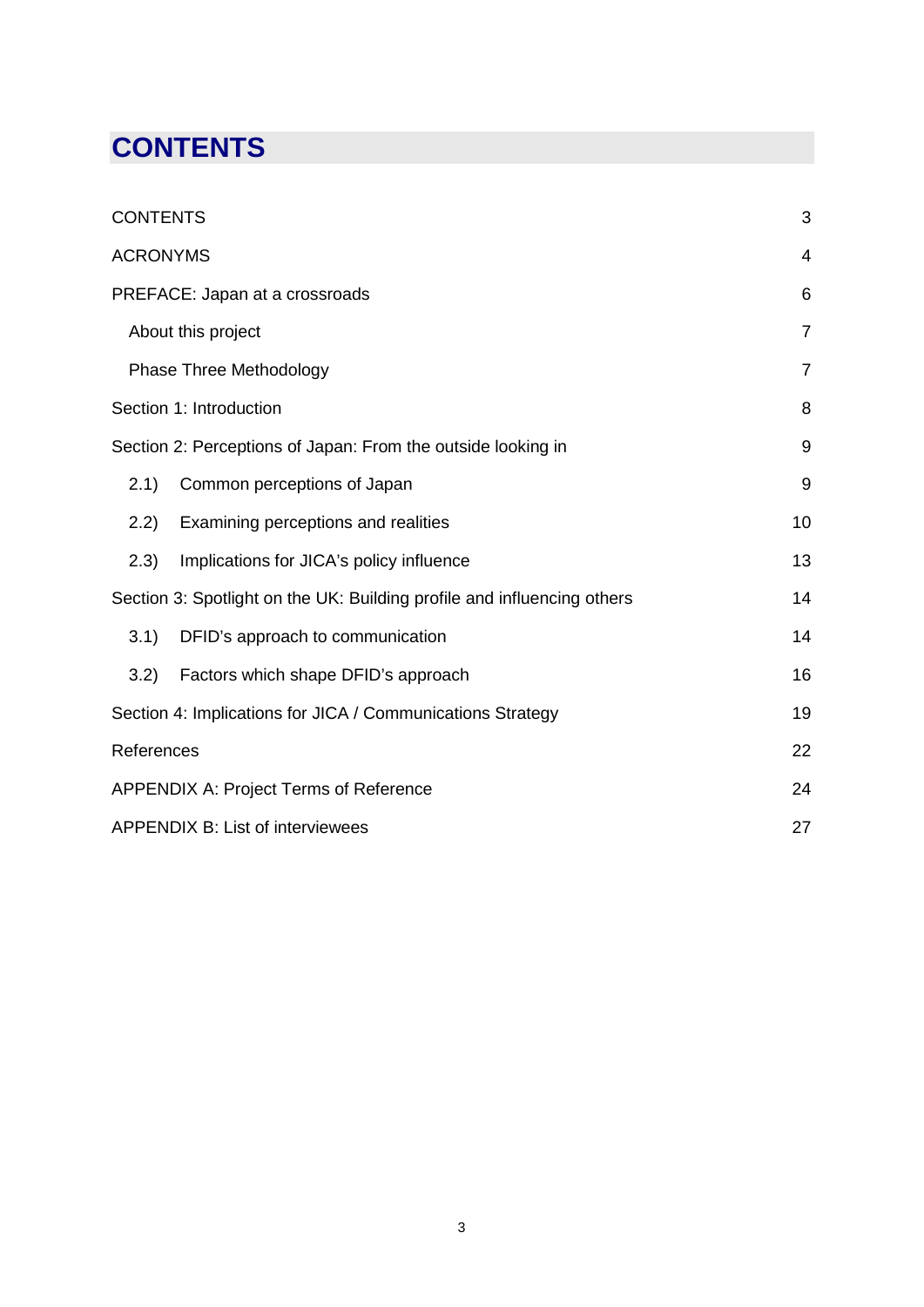## <span id="page-3-0"></span>**ACRONYMS**

| <b>ADB</b>       | Asian Development Bank                                                           |
|------------------|----------------------------------------------------------------------------------|
| <b>CICE</b>      | Center for the Study of International Cooperation in<br>Education                |
| <b>CRS</b>       | Creditor Reporting System (an OECD dataset)                                      |
| <b>DAC</b>       | <b>Development Assistance Committee</b>                                          |
| <b>DFID</b>      | Department for International Development (UK)                                    |
| <b>GAVI</b>      | Global Alliance for Vaccines and Immunisation                                    |
| <b>GDP / GNI</b> | Gross Domestic Product / Gross National Income                                   |
| <b>GRIPS</b>     | National Graduate Institute for Policy Studies (Japan)                           |
| <b>HIPC</b>      | <b>Highly Indebted Poor Country</b>                                              |
| <b>IDA</b>       | International Development Association (World Bank)                               |
| <b>JICA</b>      | Japan International Cooperation Agency                                           |
| <b>JOICFP</b>    | Japanese Organisation for International Cooperation on<br><b>Family Planning</b> |
| <b>LDC</b>       | <b>Least Developed Country</b>                                                   |
| <b>MDG</b>       | <b>Millennium Development Goal</b>                                               |
| <b>METI</b>      | Ministry of Economy, Trade and Industry (Japan)                                  |
| <b>MIC</b>       | <b>Middle Income Country</b>                                                     |
| <b>MoF</b>       | Ministry of Finance (Japan)                                                      |
| <b>MoFA</b>      | Ministry of Foreign Affairs (Japan)                                              |
| <b>NGO</b>       | Non-Governmental Organisation                                                    |
| <b>ODA</b>       | <b>Official Development Assistance</b>                                           |
| <b>ODI</b>       | <b>Overseas Development Institute</b>                                            |
| <b>OECD</b>      | Organisation for Economic Cooperation & Development                              |
| <b>SSR</b>       | <b>Security Sector Reform</b>                                                    |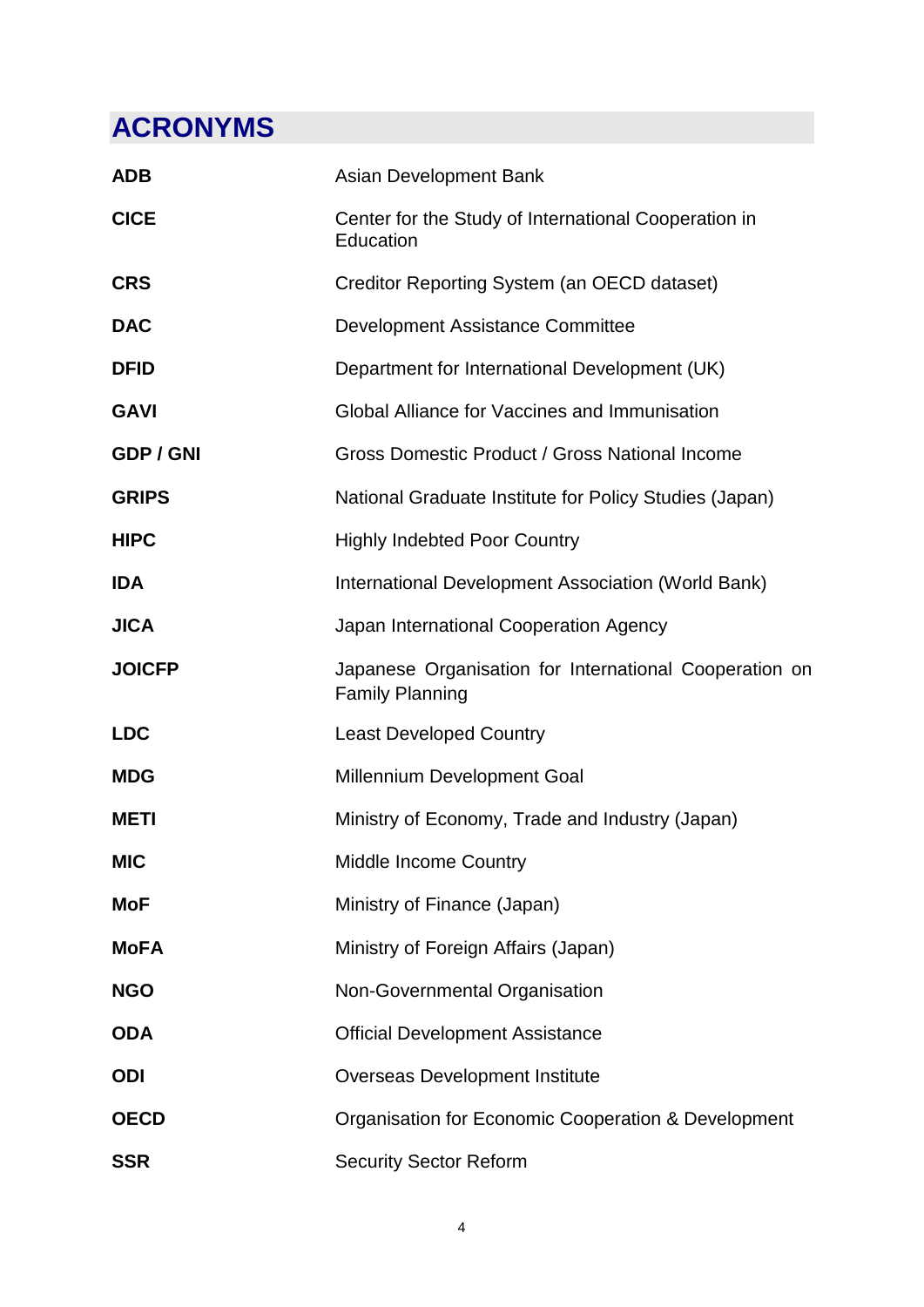| <b>STEP</b>   | Special Terms for Economic Partnership (a type of loan) |
|---------------|---------------------------------------------------------|
| <b>TC</b>     | <b>Technical Cooperation</b>                            |
| <b>TICAD</b>  | Tokyo International Conference on African Development   |
| <b>UN</b>     | <b>United Nations</b>                                   |
| <b>UNTFHS</b> | United Nations Trust Fund for Human Security            |
| <b>USAID</b>  | United States Agency for International Development      |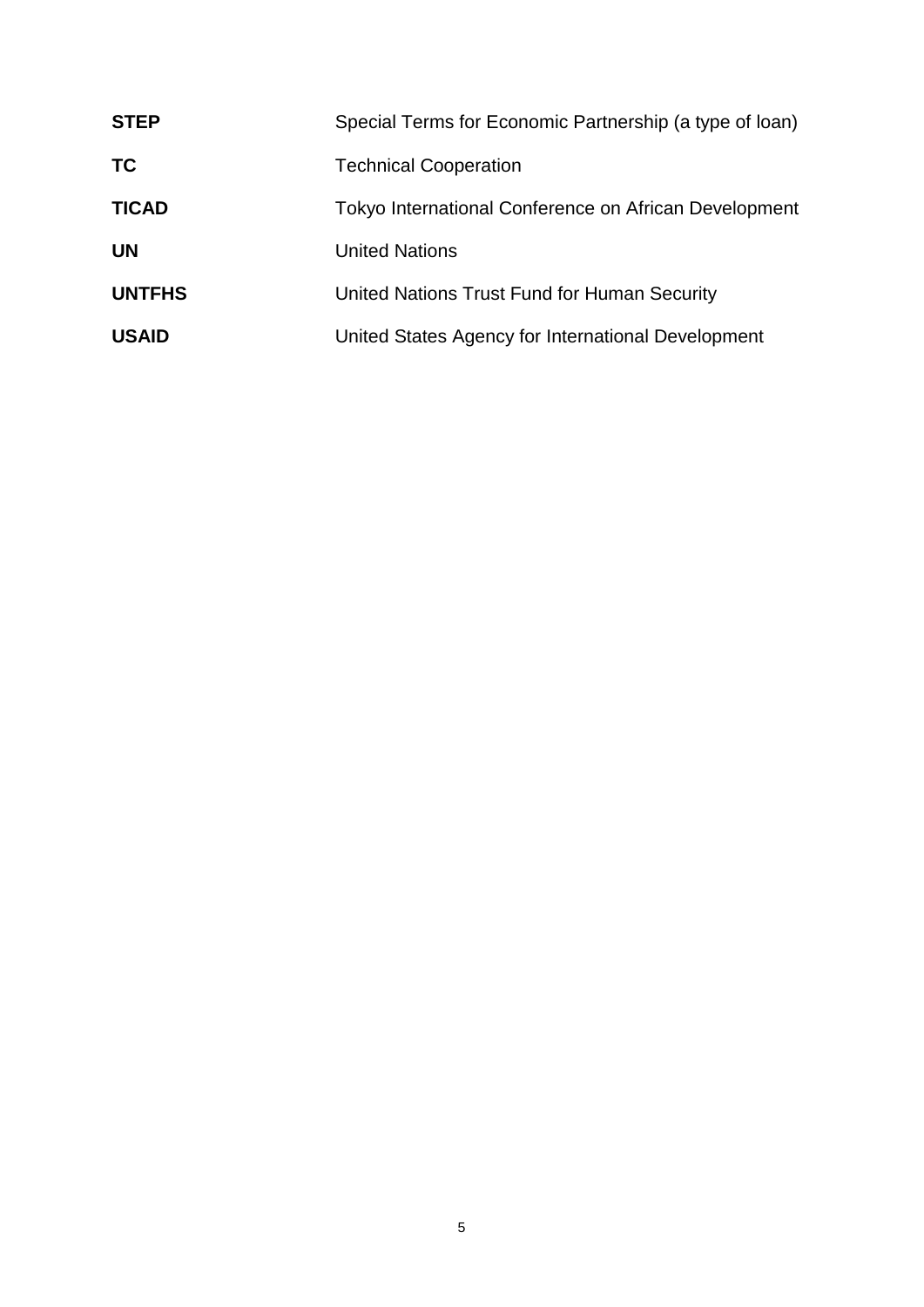### <span id="page-5-0"></span>**PREFACE: Japan at a crossroads**

In 1979, Ezra Vogel, a Harvard academic, wrote a book entitled "Japan as Number One: Lessons for America" in which he portrayed Japan, with its strong economy and cohesive society, as the world's most dynamic industrial nation. Just over three decades later, Japan holds lessons of a less encouraging kind. Its society is growing older at a faster rate than anywhere else in the world. Its position as the second largest economy in the world has been usurped by China many years earlier than had been predicted. And with the rise of the emerging 'BRIC' (Brazil, Russia, India and China) economies, its influence as the 'Asian representative' within high-level international forums is increasingly challenged.

To some extent, these problems have been looming for many decades already, with Japan typically finding it difficult to assert itself on the world stage on a level commensurate with its economic might. Its Official Development Assistance (ODA) has in many ways become Tokyo's main foreign policy tool, utilised as a form of investment, a confidence-building measure, a solution for bilateral problems, a manifestation of economic power and global leadership, and as a tool for buying power and influence in various international organisations. As the 2010 OECD-DAC *Peer Review of Japan* put it, "Japan sees international development cooperation as in its own long-term interests." The future of Japan's ODA is therefore an issue of much greater importance than simply maintaining Japan's national pride in its status as one of the world's largest bilateral donors – it is a political and economic imperative.

This means that after decades of being broadly acknowledged as the 'quiet diplomat' in international affairs, a 'bridge' between East and West, Japan is today standing at a political, economic, social and cultural crossroads, with the future of its ODA a critical influence on its compass. A number of interrelated questions are apparent:

- What are the distinctive characteristics of Japan's ODA, and can these add value to contemporary development efforts or are they more of an obstacle to effective collaboration and cooperation?
- Should Japan aim to recapture / pursue a greater role for itself on the international stage, and if so, how might it need to change the way it promotes, allocates and evaluates its ODA accordingly?
- \* To what extent is the way Japan views the value of its ODA aligned with the perceptions held by the other major stakeholders in the development field?
- How can Japan make more effective use of particular topics, countries, programs or learnings within the diverse spread of its ODA to secure greater interest, profile and influence among key external stakeholders?

These questions will be explored throughout this research project, with this report constituting the third in a series that will be made available through the JICA UK website [\(www.jica.go.jp/uk/english\)](http://www.jica.go.jp/uk/english). I hope you enjoy reading it.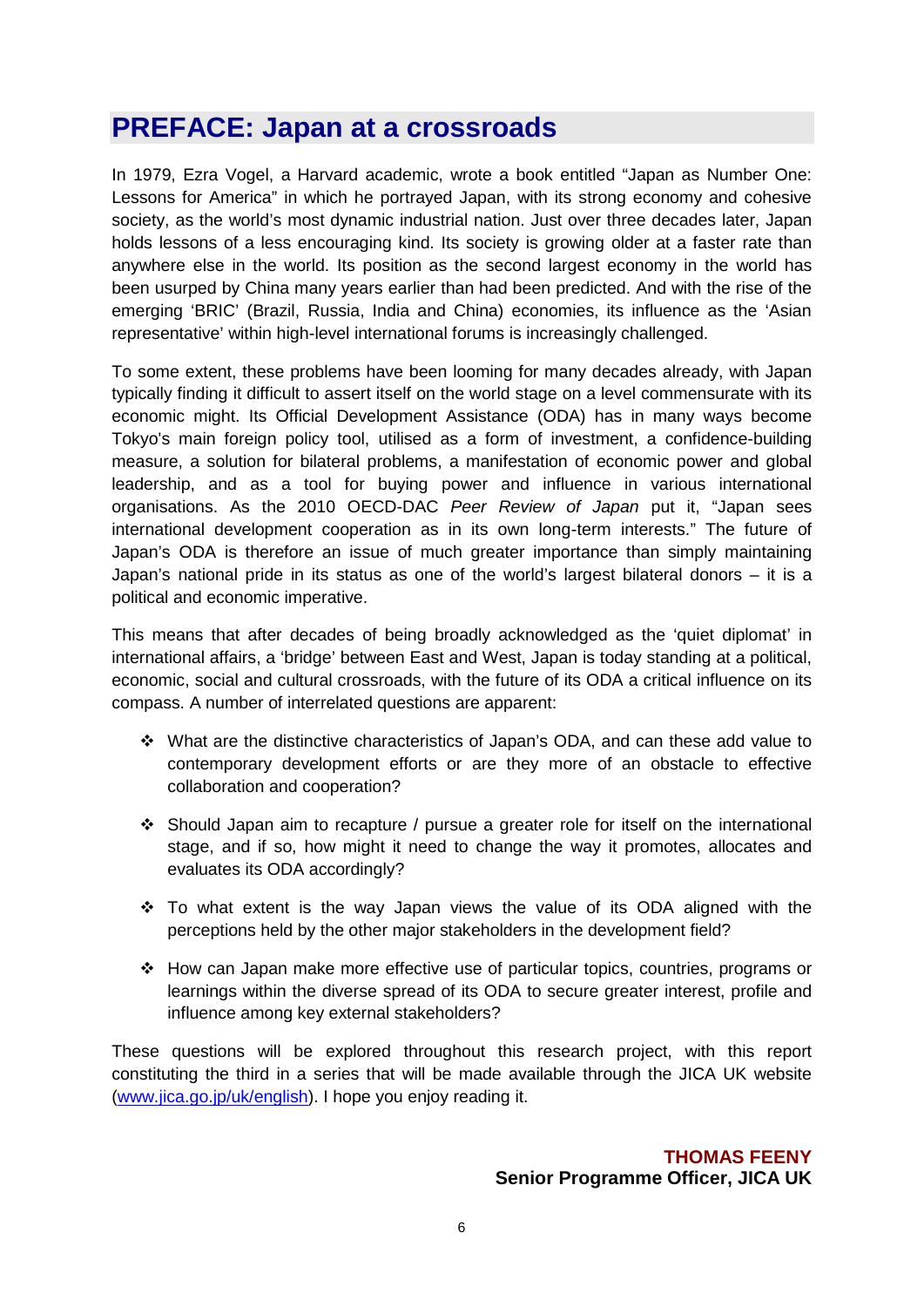#### <span id="page-6-0"></span>*About this project*

To help inform discussion of how Japan's ODA might best respond to a rapidly changing development landscape, the UK Office of the Japan International Cooperation Agency (JICA) has commissioned the Overseas Development Institute (ODI) to undertake a threepart research project entitled "Informing the Future of Japan's ODA".

Each phase of the project has its own focus and deliverables, but it is designed to complement and progressively build upon the findings from each stage to make recommendations for JICA about more effective engagement in the future. The first phase of the study examines the history and evolution of Japan's ODA to date, in an effort to extract / identify its contemporary value within an evolving development landscape. The second phase looks at whether the distinctive characteristics of Japan's ODA can be practically applied to meet some of the current and emerging challenges facing African countries and what lessons may emerge for more effective engagement in Africa in the future. The final phase of the project, the findings of which are presented in this report, addresses the question of how Japan can enhance its profile and influence in the development field to remain a leader within an increasingly crowded donor marketplace.

The Terms of Reference for the project can be found in Appendix A.

#### <span id="page-6-1"></span>*Phase Three Methodology*

 $\overline{a}$ 

This report was developed on the basis of a limited desk review and a set of interviews.<sup>[1](#page-6-2)</sup> Through this combination of primary and secondary data, and some strategic and conceptual thinking, the ODI team has sought to identify some of the key features of Japan's approach to communication of development issues, and some of the potential lessons or examples from the UK which may be relevant.

However, it is also essential to keep in mind that, given the particular focus of this exercise and the limitations of both time and resources, this report does not constitute an exhaustive, academic treatment of Japanese ODA. Moreover, beyond the literature reviewed by the team, this report relies on the accuracy of information provided by interviewees based on their given perspective and experience. As such, there is an important subjective quality to the analysis presented here, the intention being to highlight perceptions and provoke discussion of key issues rather than to draw concrete, objective conclusions.

<span id="page-6-2"></span><sup>&</sup>lt;sup>1</sup> See the list of Interviewees at the end of this Report for further details of contributing individuals.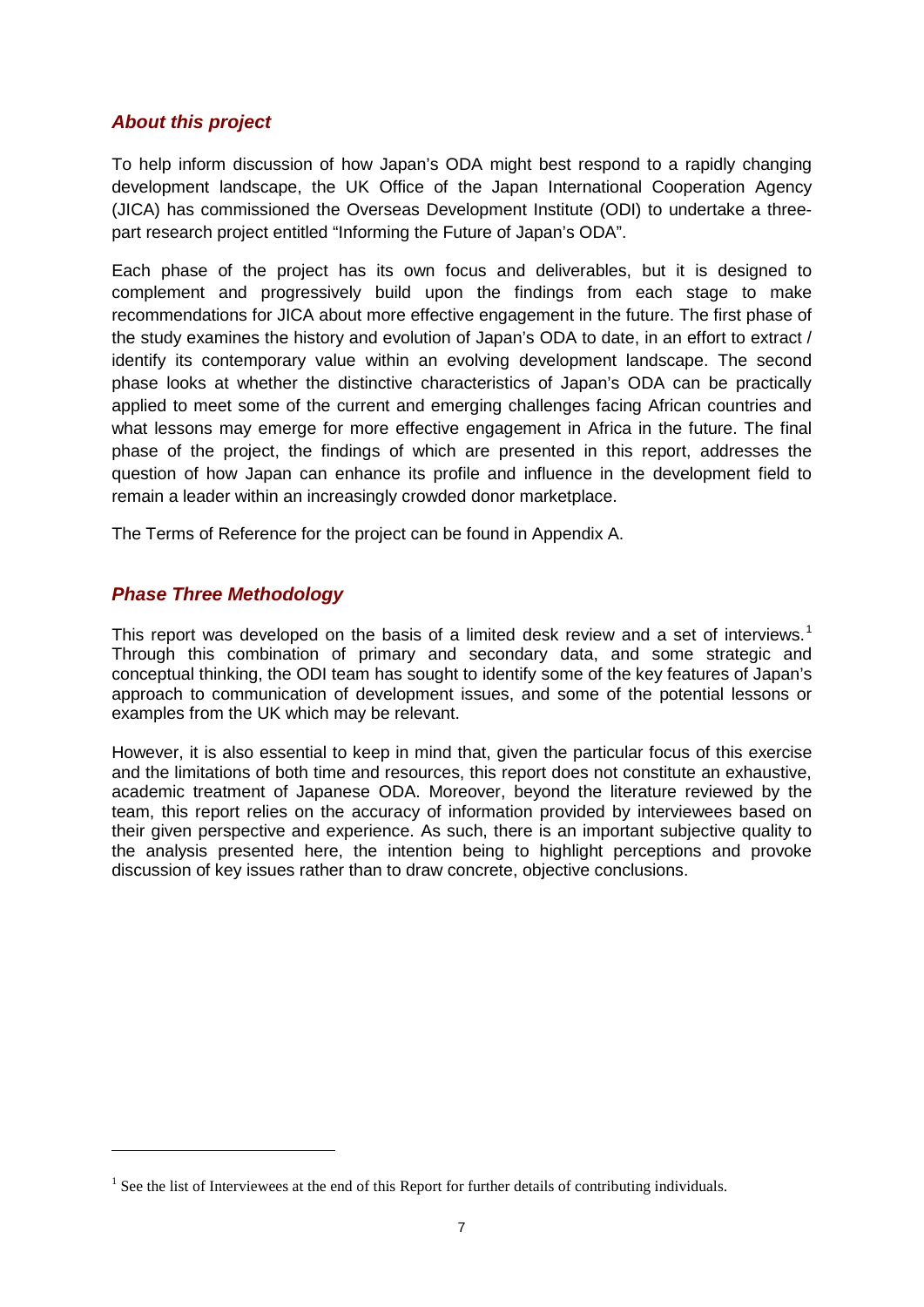## <span id="page-7-0"></span>**1. Introduction**

This report examines how Japan might enhance its profile and influence in the development field, with a particular focus on achieving this within the UK context. It is part of a wider research project, commissioned by the UK Office of the Japan International Cooperation Agency (JICA) entitled "Informing the Future of Japan's ODA".

Earlier phases of this research examined the history and evolution of Japan's ODA to date, in an effort to identify its contemporary value within an evolving development landscape. They have also explored Japan's ODA to Africa and the lessons for more effective engagement in Africa in the future (Rocha Menocal et al 2011; Wild et al 2011). This report, for the final phase of the project, addresses how Japan can enhance its profile and influence in the development field to remain a leader within an increasingly crowded donor marketplace.

There is limited available literature and analysis on Japan's role as an influencer – indeed, how donor agencies and governments influence policy debates and communicate effectively remains an under-studied area in general in the field of development. This report therefore relies on the findings from Phases One and Two of this study, a review of those documents which are available and a series of interviews. It examines some of the common perceptions that UK stakeholders hold of Japan as a donor, and what might explain these perceptions. Drawing on the experience and approach of UK stakeholders in particular to policy influencing and communication, it explores some potential lessons, as well as importance differences, in relation to Japan before setting out a series of recommendations going forward.

It is important to acknowledge that the level of knowledge and understanding of Japan's approach to ODA and the models/modalities it uses varies considerably. For example, this research indicates low levels of awareness within the UK and among some Western donors and OECD-DAC members more broadly, but this should not be confused with the suggestion that Japan's ODA is not therefore well known at the *global* level (given that it has enjoyed a very high profile among East Asian countries for many decades). This is an important point to make, because the perspectives of Western donors are often wrongly conflated as representing 'global' views due to their dominant influence in this field.

Cognisant of these issues, what emerges from this research is the overarching view that very little is known or understood about Japan's approach to ODA and its models/modalities, within the UK and arguably more broadly. As with the first two reports in this series, this report purposefully focuses on capturing the perceptions of 'outsiders' – in this instance, mainly UK stakeholders. The point of this report is not, however, to define an objective 'truth' or reality regarding Japan's ODA (if such a thing exists), nor to attempt to balance Western/UK perceptions with Japanese 'truths', which are themselves contextually and culturally grounded. Rather, it is intended to illustrate (a) that such gaps in knowledge and understanding exist; and (b) that there is value for all parties in first recognising these gaps and then seeking to lessen them through improved communication and dialogue.

For example, it appears from this research that while Japan has the experience and potential to make a key contribution to a number of current development debates, in the UK and elsewhere, it does not appear to be capitalising on these. Addressing this will not only require strengthening Japanese policy engagement at an international level, but also identifying realistic expectations for how the work of JICA is communicated and promoted within the UK.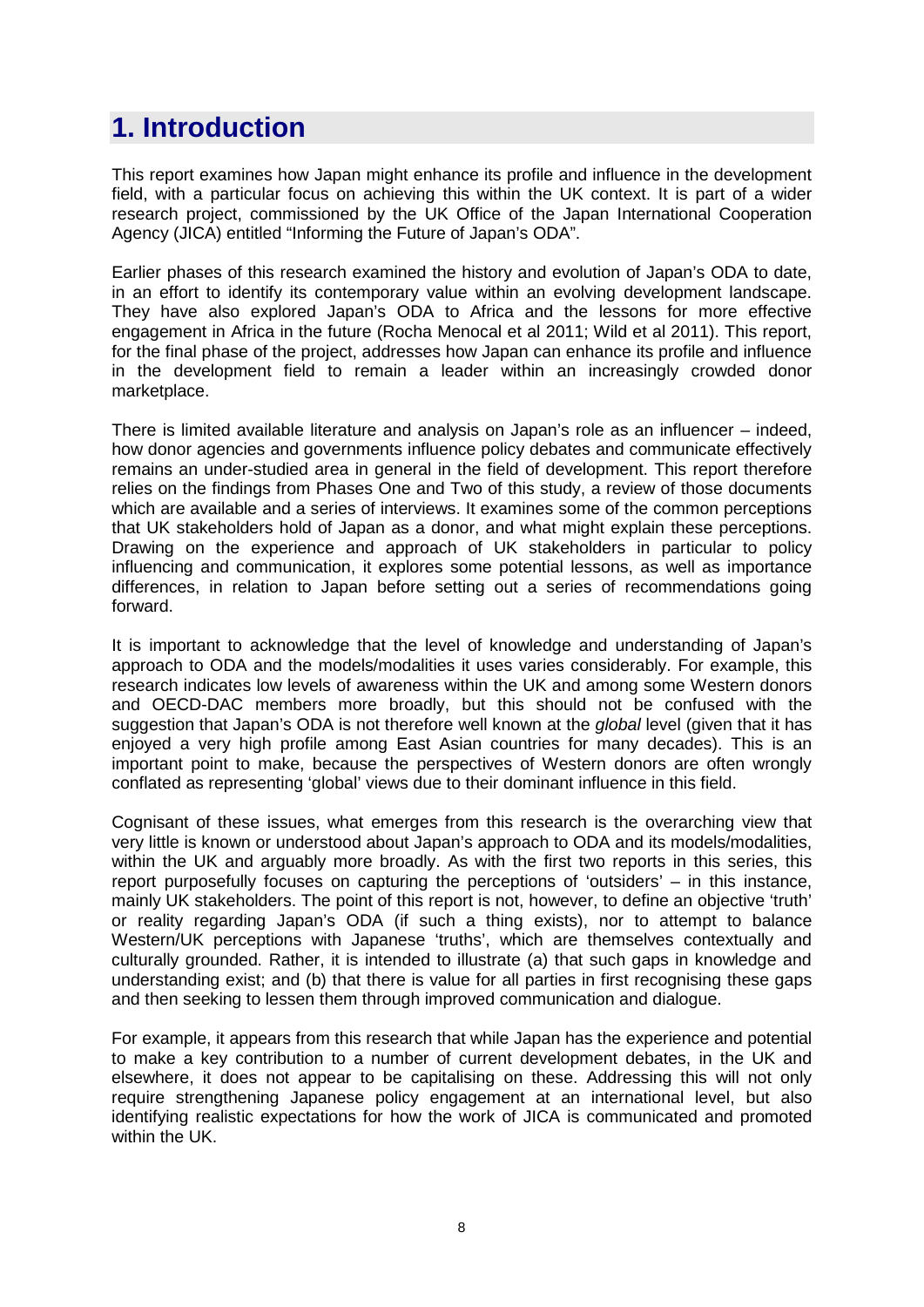## <span id="page-8-0"></span>**2. Perceptions of Japan: From the outside looking in**

#### <span id="page-8-1"></span>*2.1)Common perceptions of Japan*

The predominant view from across a range of relevant stakeholders and from available analysis suggests that very little is known or understood about the Japanese approach to ODA. There is little awareness, for example, of how Japanese aid has evolved over time and particularly since the 2003 ODA Charter and subsequent reforms. This is surprising, given Japan's relative size as a donor and its long term membership of the OECD DAC, as well as growing links with newer or emerging donors. It is also surprising given the relatively wellinformed development communities within the UK. This lack of awareness has contributed to a sense of Japan 'punching below its weight' in international development policy debates.

Where there is some awareness of Japan's approach and role as a donor, it tends to emphasise Japan's technical engagement in specific sectors (infrastructure, agriculture). Interviews suggest Japan is viewed as operating very much at the micro level – engaged in specific projects at sub-national levels. This is reportedly seen as being of limited interest to a wider development audience, who are more interested in methods of scaling up results. Moreover, and not uncommon to other donors, Japan is viewed as having a preference for projects which are highly visible and which have the 'Japan' stamp on them, thus deterring multilateral efforts with other donors that may help to boost knowledge of Japan's development model and systems (Court 2005).

One area commonly recognised is Japan's 'insider/outsider' status within international fora such as the OECD DAC, and Japan's perceived reluctance to embrace the principles set out in the 2005 Paris Declaration on Aid Effectiveness. The issue appears not that Japan should have no objections to the Paris agenda, but that it has not been seen to use its dissenting voice effectively. While there may be areas of common concern, for example around new aid modalities or how the good governance agenda has been supported, Japan is not seen as having made its arguments forcefully or clearly, undermining the ability of others to engage with them (see also Court 2005; Rocha Menocal et al 2011). This is a powerful example of how limitations around how Japan communicates – rather than the content of the message itself - have led to confusion and misconceptions around Japan's ODA within the broader development community.

In addition, Japan is largely seen as a marginal actor in sub-Saharan Africa – a significant area of UK and European aid and development efforts – which also weakens the areas of shared experience with these stakeholders (Tembo et al 2008; Court 2005). Parallels are drawn between China's significant engagement and profile on the continent, which in practice far outweighs Japan's. Some interest is voiced in relation to Japan's potential role in brokering experience from East Asia to Africa, but questions are also raised as to how carefully these lessons are translated and adapted to African contexts (Court 2005: 29; GRIPS Development Forum 2008: 11-12; Wild et al 2011).

Interviews with those with some knowledge of Japan and JICA reveal the perception that some of the strengths of Japan's ODA go unrecognised at both the national and the international level beyond a small set of involved stakeholders. Earlier phases in this research project set out what some of these distinctive strengths might be, such as Japan's long term engagement, empathic approach and field level experience (Rocha Menocal et al 2011; Wild et al 2011; see also Tembo et al 2008; GRIPS Development Forum 2008). Again, a lack of understanding of these distinctive strengths is seen as undermining Japan's ability to make an effective contribution to a number of key development debates.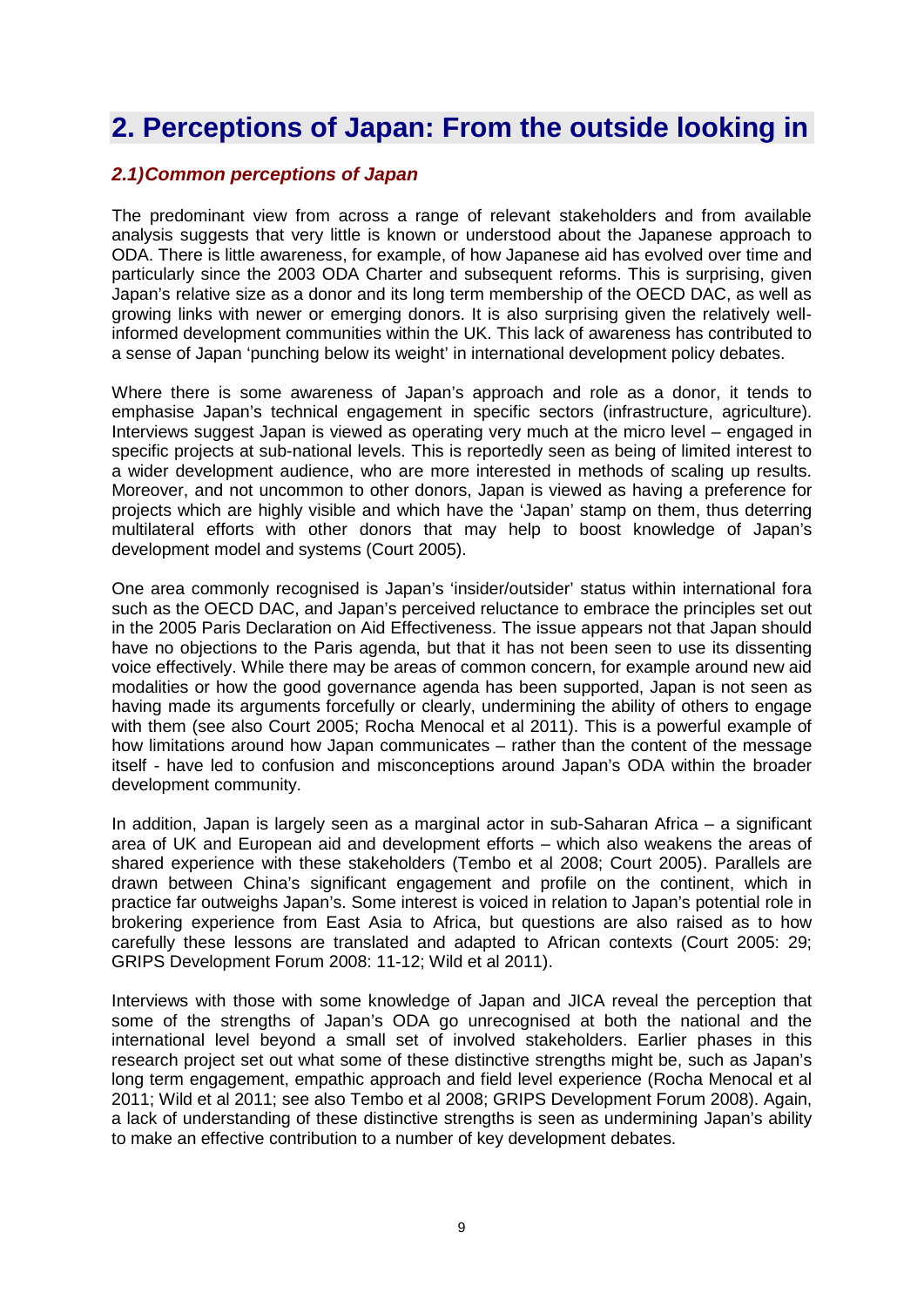One aspect emphasised by those who have interacted with JICA and with the Japanese aid system are the bureaucratic processes involved in decision making, which reportedly lead to long timelines for responses and multiple layers of decision making (see also Arase 2005). Furthermore, in the absence of continuous, clear communication, there is common recourse to areas of known criticism of Japanese aid approaches (including high levels of tied aid, links to commercial interests, use of loans) but with very little understanding of how Japan's models might be changing or adapting to different circumstances.

#### <span id="page-9-0"></span>*2.2)Examining perceptions and realities*

As indicated above, there are examples where there are apparent gaps between the perceptions of Japan as a donor and realities of how it operates on the ground. For example, there is limited awareness of Japan's widening engagement with other sectors (such as basic services) or of the loan to grant ratios in Africa as opposed to Asia. Recent reforms of the Japanese aid system (such as the new JICA) are also not identified.

However, in many ways the more significant finding from this brief review is the extent to which very little is known about Japan's ODA *at all* outside of Japan itself. There is little recognition of its distinctive approaches and strengths and of where it might add value to the wider aid system. Despite its significant size as a donor (although this has declined with budget cuts in recent years) and its long term experience, it is not seen as having realised its potential as an 'influencer' in development policy debates and practice.

These perceptions or lack of awareness may reflect elements of stereotyping or the prejudices of external stakeholders themselves. Language also remains a key barrier, as many external stakeholders may have limited Japanese language skills and may lack an understanding of the Japanese context and system for development cooperation<sup>[2](#page-9-1)</sup>. This study was not able to uncover all of these dimensions, but undoubtedly there is much room for improvement in building the awareness and openness of a range of external stakeholders, including within the UK, to Japanese principles and approaches.

#### *Key features of the Japanese aid system*

Interviewees and available literature also point to some underlying features of the Japanese aid system and at the different levels of engagement (domestic, international, field level) which help to explain the lack of awareness around the Japanese approach. One commonly emphasised challenge for effectively positioning JICA and Japanese development is the reported lack of political will or leadership on these issues within Japan. As a GRIPS report notes: "Unlike the UK, the recent prime ministers of Japan have had no personal interest in projecting the ODA agenda domestically or internationally. The Diet plays a limited role in policy debates and decision-making on aid. Japan does not have a basic law on aid, and until recently there was little regular oversight of foreign aid on the part of the Diet<sup>"[3](#page-9-2)</sup> (GRIPS 2008: 21-23).

In general, as highlighted in earlier phases of this work, Japanese leaders and politicians have tended to view development assistance as a diplomatic or strategic asset rather than a vision to be pursued in its own right. This has been reinforced where there has been a high

**.** 

<span id="page-9-1"></span><sup>&</sup>lt;sup>2</sup> Other non-English speaking countries, such as Sweden, have translated a wide range of reports into English and this has increased awareness and familiarity with their approach in countries like the UK. However, some donor countries (such as France) have not taken this approach, and again this has shaped the levels of awareness in part as result.

<span id="page-9-2"></span> $3$  The National Diet of Japan is Japan's bicameral legislature.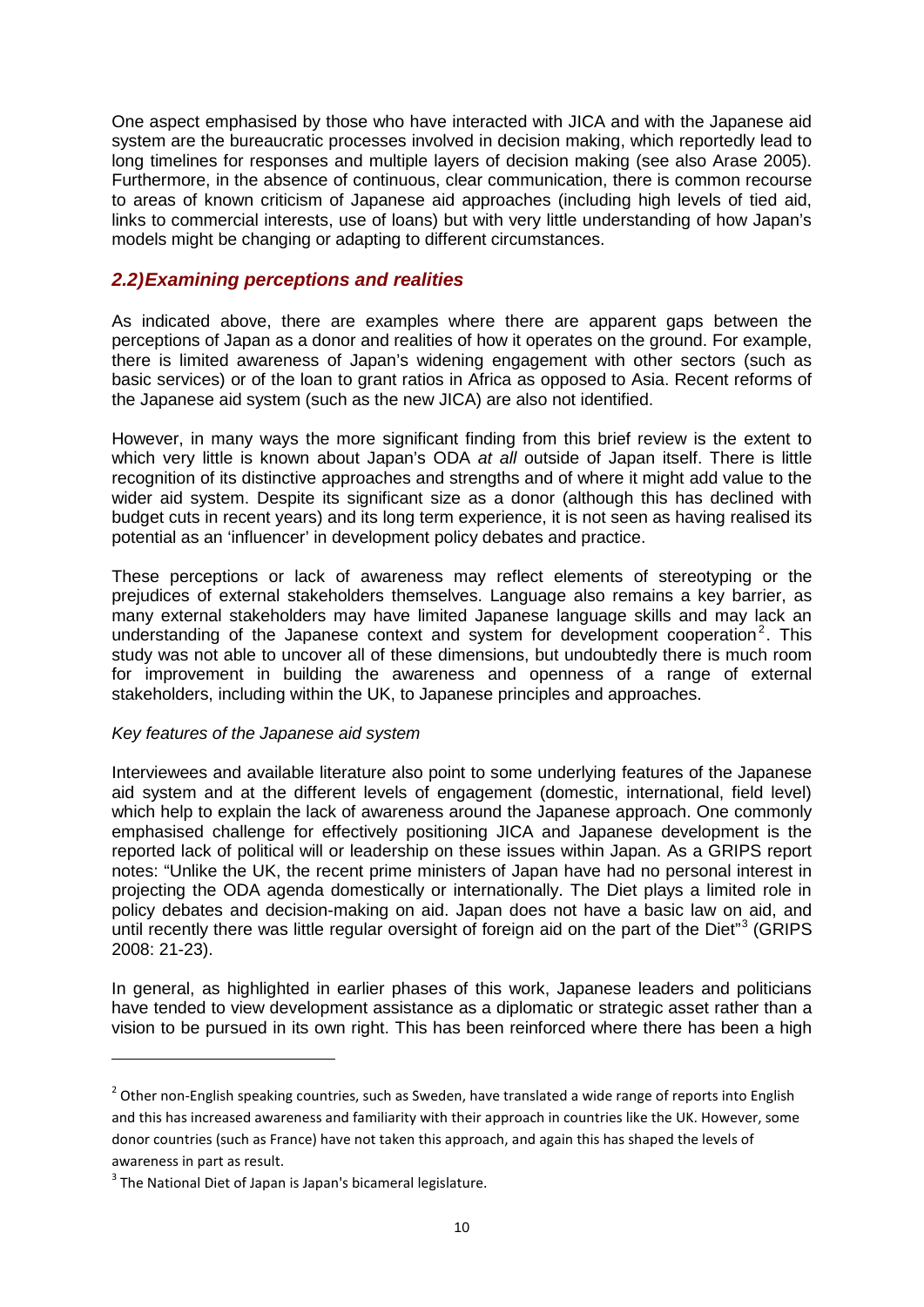turnover of Prime Ministers and reports of a decreasing capacity of major political parties within Japan. This lack of political will is reflected in the realities of a shrinking Japanese aid budget. According to interviews, it may also be affected by Japan's own economic context and recent experience of natural disasters (namely the 2011 earthquake and tsunami) which may contribute to focusing public opinion and political attention on domestic rather than international concerns.

Furthermore, some argue that this reflects cultural differences, particularly in terms of Japanese political culture which has been characterised as more 'top down' and less focused on engagement with civil society, public opinion and the media, at home and abroad. According to this view, Japanese culture and ways of interaction do not easily lend themselves to 'banging your own drum' or publicising Japanese views and agendas. This has led to more reactive stances, for example from JICA (GRIPS 2008: 21-22).

However, as GRIPS highlights, this is not necessarily a negative quality: "By being less assertive, Japan can conduct interactive policy dialogues with developing countries in a way that bolsters their national pride and strengthens mutual trust" (Ibid.). Yet there is a sense that within a forum like the OECD DAC or in its field level engagement, it may help to explain the perception that Japan has not well communicated its model and approach to date. Although JICA has sought to engage more openly with its own citizens through initiatives such as the JICA Global Plazas, this engagement is similarly viewed as having been unsuccessful in prompting dialogue on Japan's ODA in that it is seen to impart information in a largely one-way direction.

The first part of this research project also highlighted issues rooted in the nature of the Japanese bureaucracy and the institutional divisions that can exist within and between the Japanese aid system (Rocha Menocal et al 2011). Some argue that the Japanese system is very centralised, which can undermine its flexibility and ability to engage proactively with issues of policy influence and communication (Arase 2010). Others pointed to the shared mandates, with the Ministry of Foreign Affairs (MoFA) retaining the overall decision making and policy mandate with JICA as a technical agency or implementer – and often much closer to policy discussions and technicalities (particularly at field level).

This leads to a more fragmented context for policy engagement:

"Japan's fragmented ODA decision-making inhibits coherent policy formulation and implementation. While the Ministry of Foreign Affairs (MOFA) is the lead ODA ministry, in reality, the planning and implementation of ODA policy and budget are scattered across many organisations, including the Ministry of Finance (MOF), the Ministry of Economy, Trade and Industry (METI), [and] the Japan International Cooperation Agency (JICA) ... Moreover, more than a dozen "domestic" ministries also partake in providing ODA with limited scope and budget, and their activities are not necessarily reported to MOFA or integrated with the rest of ODA" (GRIPS 2008: 21-23).

A range of interviewees argued that this has led to a disjuncture, whereby JICA staff have lacked policy expertise and a strategic planning function or mandate and have therefore been unable to capitalise on some of the field experience that they hold.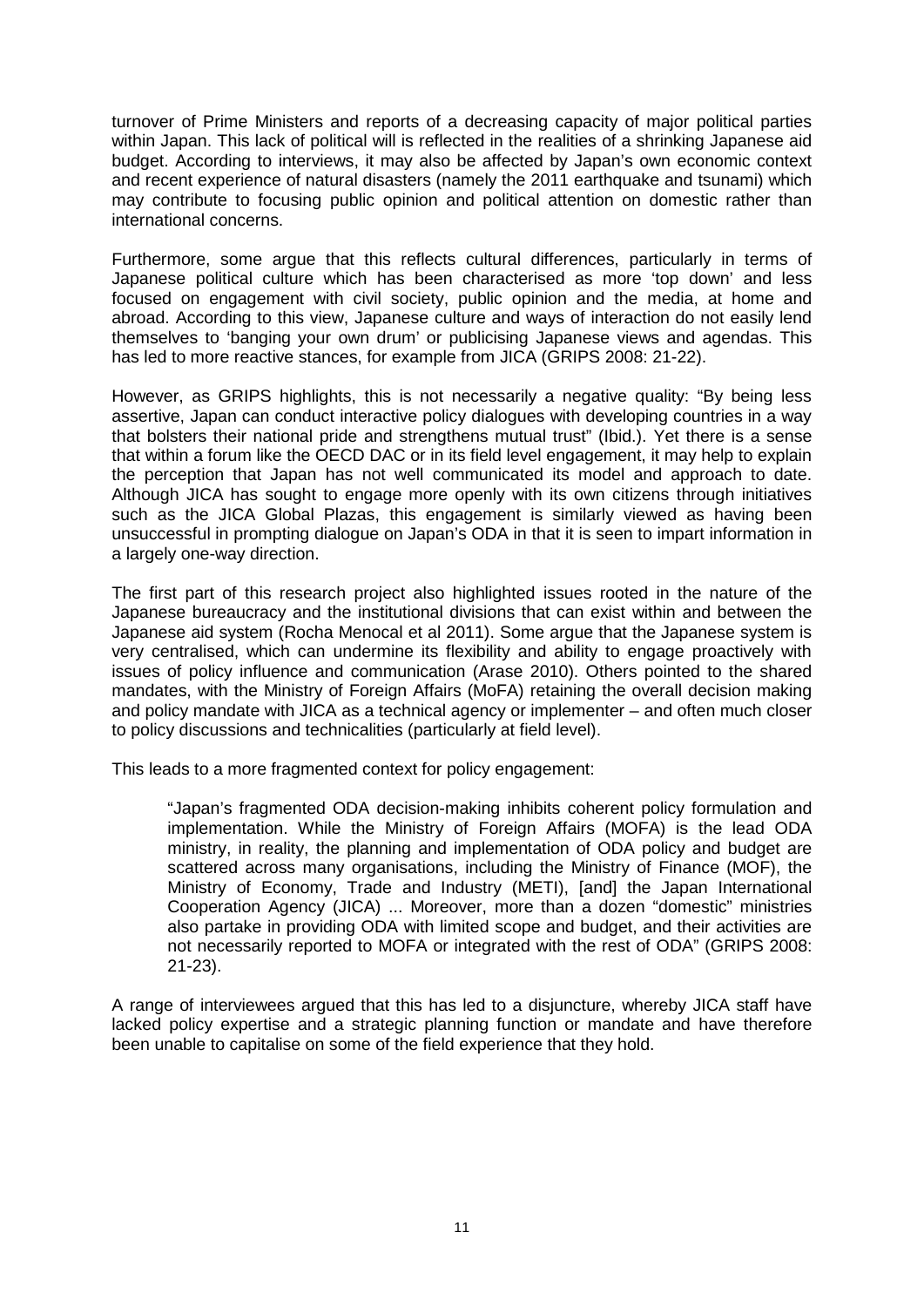#### *Domestic support for development*

At the domestic level, within Japan, there is an ongoing perception of a lack of communication with the Japanese public or ongoing lack of public engagement with these issues – although this is something JICA is aiming to address, as set out in its 2010 White Paper (JICA 2010). However, this is not particular to Japan - the average person in the UK, for example, has a very low level of awareness of the UK's aid agency and the models and approaches it uses for development assistance (something the UK has also sought to respond to in recent years, including through re-branding using the UKAid logo).

Nevertheless, Japan reportedly lacks a strong domestic constituency in favour of development, in contrast to a country like the UK (which we discuss below). In relation to Africa, for example, Japanese civil society and media provide limited information on Africa, in part due to its perceived remoteness. As a result, African needs are not well known or publicised and there is little political momentum to push for more aid to Africa (Tembo et al 2008). However, it should be noted that there are examples of activism of different non-state actors within Japan on these issues. In the 1980s, for example, Japanese civil society lobbied the government to provide assistance to those suffering from famine in East Africa, and Japanese civil society was seen as a key agitator on this issue before civil society in many Western countries (Sato 2010: 15-16). This highlights an area where differences in the approach and relationships between the state and non-state groups may be misunderstood by those outside of Japan.

Under the leadership of JICA's current President, Madame Ogata, issues of public communication and greater engagement with the media have been emphasised (JICA 2010). Madame Ogata is reportedly committed to building JICA's profile and has been an important champion internationally. A number of recent reforms have sought to strengthen public engagement, including a recent interactive initiative aimed at domestic audiences, the 'Nantoka-shinakya! Project'.[4](#page-11-0) However, the Media Division within JICA remains relatively small and it is staffed by bureaucrats (on rotation from other departments) rather than media professionals (in contrast to some other donor agencies). This may have contributed to a lack of expertise in communications and media strategy, and a potential lack of professional incentives to perform well in this area.

In general, and in common with many other donors and government departments, it can be challenging for JICA staff to see the value of communication and public relations and this is perceived as translating into defensive or reactive communications approaches. For example, there has reportedly been limited investment in Japan's online communication and the websites of JICA field offices, although efforts have been made to improve the English and French versions more recently (JICA 2010). Moreover, the OECD Peer Review (2010) noted that Japan could improve its monitoring and evaluation, while interviewees in general highlighted a lack of investment in the generation of lessons learned from Japanese ODA.

**.** 

<span id="page-11-0"></span><sup>4</sup> <http://nantokashinakya.jp/>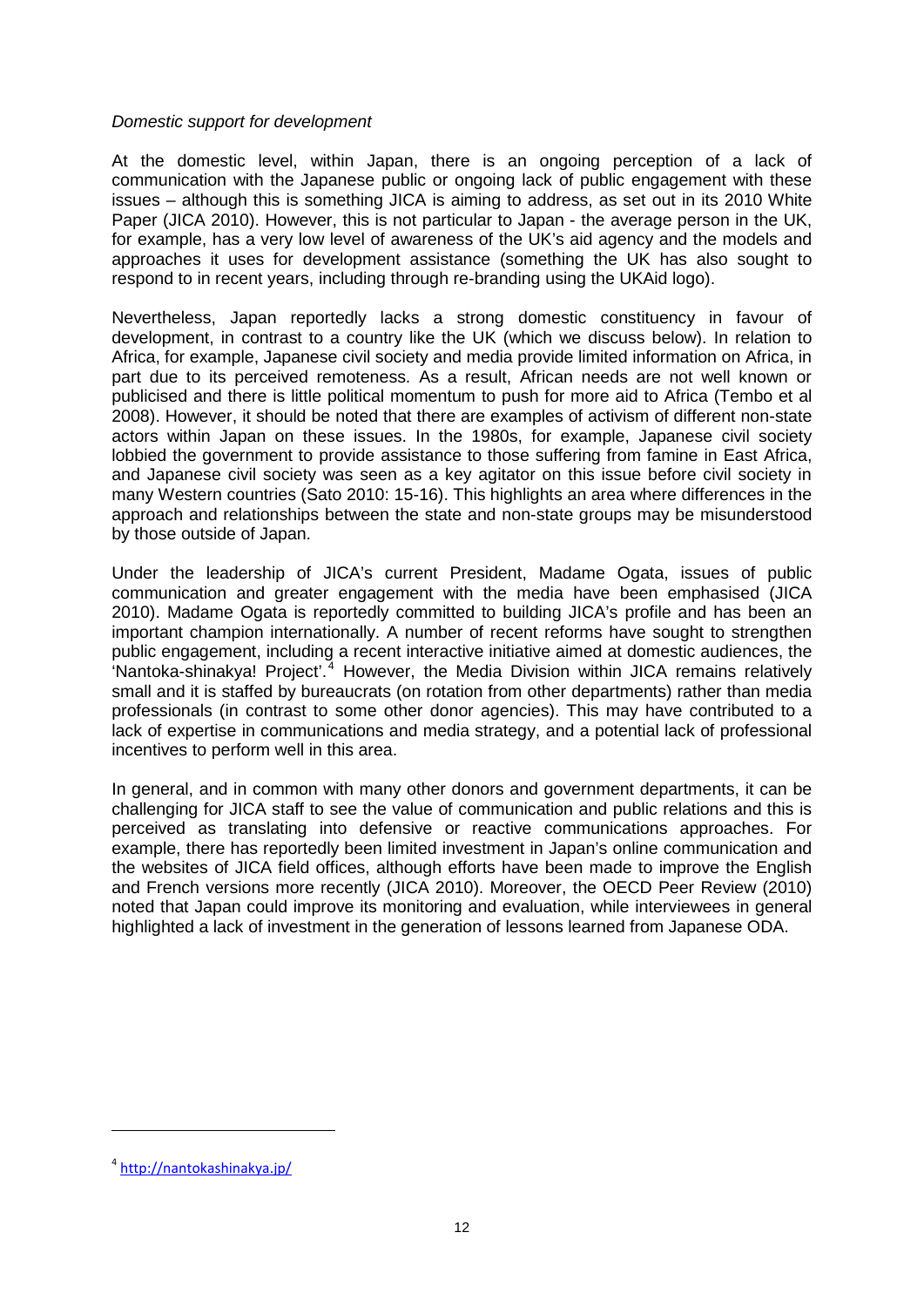#### <span id="page-12-0"></span>*2.3)Implications for JICA's policy influence*

These domestic patterns have implications for different levels of communication and different aspects of policy influence. Overall, what emerges is a sense that JICA (and the Japanese aid system in general) could make more progress on developing the evidence-base for the models and experience it uses, or could better share and communicate such evidence and analysis among a broader audience (including not only other donors but also civil society, research communities, media organisations and others), both within and outside Japan. A prime example of this is Japan's approach to translating lessons from the East Asian development experience to Africa, which reportedly shapes much of its development support to African countries but which has not been well articulated, in terms of the key elements and distinctive features of these lessons (see Wild et al 2011).

Within Japan, JICA public relations activities are reportedly attempting to increase their engagement with the public. However, progress on these has reportedly been slow and in general reforms as seen as requiring the proactive engagement of citizens (for example to visit a website or hub). Given the low levels of public interest in international development in general, and within Japan specifically, such initiatives are not likely to significantly improve public awareness of Japan's aid. While it is beyond the scope of this report, a more appropriate strategy may be to focus on those who already have some interest or expertise in development. For example, DFID is very well known among the development community within the UK (and internationally) rather than in terms of general public opinion.

At the international level, Japan remains one of the largest contributors to the OECD DAC, as well as a key regional player within Asia, and interviewees argue that as result it should have a bigger voice on development issues. Some point to challenges where Japan is not perceived to promote its views as actively as others, such as the UK (again, this is discussed further below).

Significantly, the first two phases of this research project highlighted a number of live development debates where Japanese experience and distinctive strengths could usefully be brought to bear but where their approach and perspectives are currently not well known (Rocha Menocal et al 2011; Wild et al 2011). At a time when a wide number of donors are reflecting on their approaches, and when the approaches set out by the OECD DAC as well as by emerging powers are increasingly scrutinised, there is great opportunity for Japan to offer a distinctive perspective on these debates. Moreover, a number of other donors have also operated outside of the traditional 'international community' (including the US but also more recently, South Korea, Brazil and others) – strategic alliances and relationships with these actors would also help increase Japan's own profile and influence (Wild et al 2011).

At the field level, numerous interviewees cited perceptions of an unrealised Japanese contribution to national policy discussions, where Japan's field level experience in implementation could be brought to bear (Wild et al 2011). JICA programmes and experts are recognised as having particular strengths at the field or community level, particularly in terms of their in-depth implementation experience but they are seen as less strong in communicating this up to policy and national levels. A presentation by Professor Yoshida, for example, argues that in the education sector, Japan has rich field experience in specific and concrete issues but that they are not translating these systematically into policy messages and that capacity building is needed within JICA to address this (Yoshida 2011).

This point has also been highlighted by GRIPS research, which emphasises that the expertise of Japanese experts is not always being translated into Japanese policy engagement: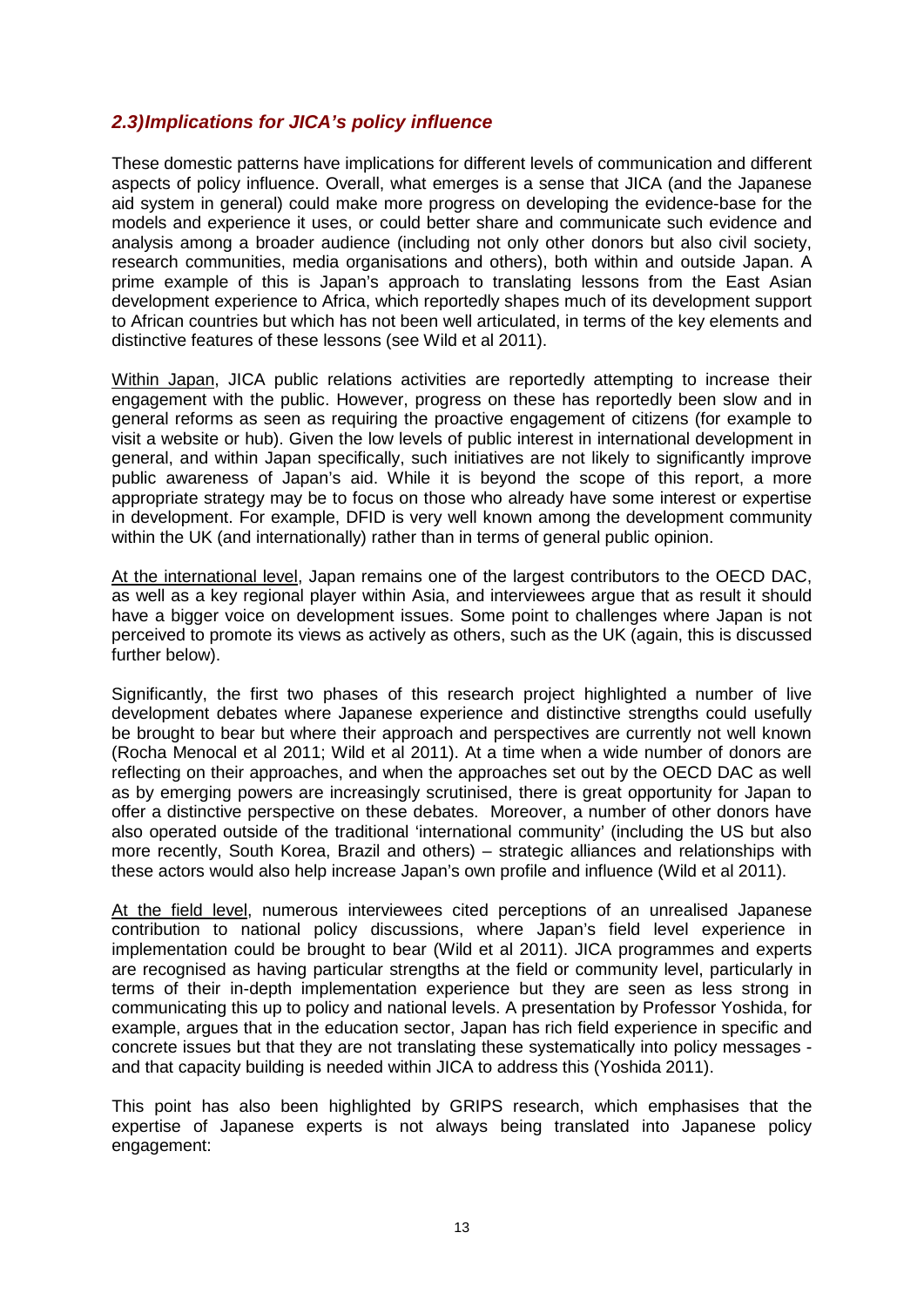"A good Japanese expert would live in the field for years, speak the local language, become immersed in local customs, and share frustration and hardship with local counterparts before drafting a proposal. Such an expert would not give general advice upon the first visit to the country. This type of comprehensive intellectual engagement is lacking in countries where government officials are too busy attending workshops and symposiums offered by temporary visitors" (GRIPS 2008: 16).

This form of policy engagement should not be restricted to bilateral partners, but could also include collaboration and engagement with multilateral agencies and international NGOs, where relevant.

These dynamics point to the need to ground any strategy for policy influencing in Japan's own institutions, political processes and realities. However, there may be interesting lessons and points of comparison with the experiences of others. The UK, for example is recognised as an effective influencer in development debates. In the following section we therefore reflect on some of the UK's experiences and what might be of relevance to Japan (and particularly to the UK Office of JICA).

## <span id="page-13-0"></span>**3. Spotlight on the UK: Building profile and influencing others**

#### <span id="page-13-1"></span>*3.1)DFID's approach to communication*

The key pillars of the UK's approach to communication and building influence were set out shortly after the creation of DFID, in the 'Building Support for Development Strategy' (Short 1997). The key aspects of this policy are set out in Box 1 below:

#### **Box 1: The UK's Building Support for Development Strategy**

The 1997 Building Support for Development Strategy set out the following key pillars for the UK:

- Formal education incorporation of global issues into national Curriculum provision and guidance across the UK.
- Working with the media  $-$  in relation to specific issues/themes
- Links to non-state actors (including NGOs, faith based groups, trade unions, private sector)

This strategy, and its emphasis on building support within the UK and internationally, led to significant financial investments. For example, DFID spent £45.6 million directly on projects based within the UK between 2005-2010, with almost half of that  $-$  £22.7 million  $-$  spent on the Development Awareness Fund, a fund for "projects which raise awareness and understanding of global poverty and how it can be reduced".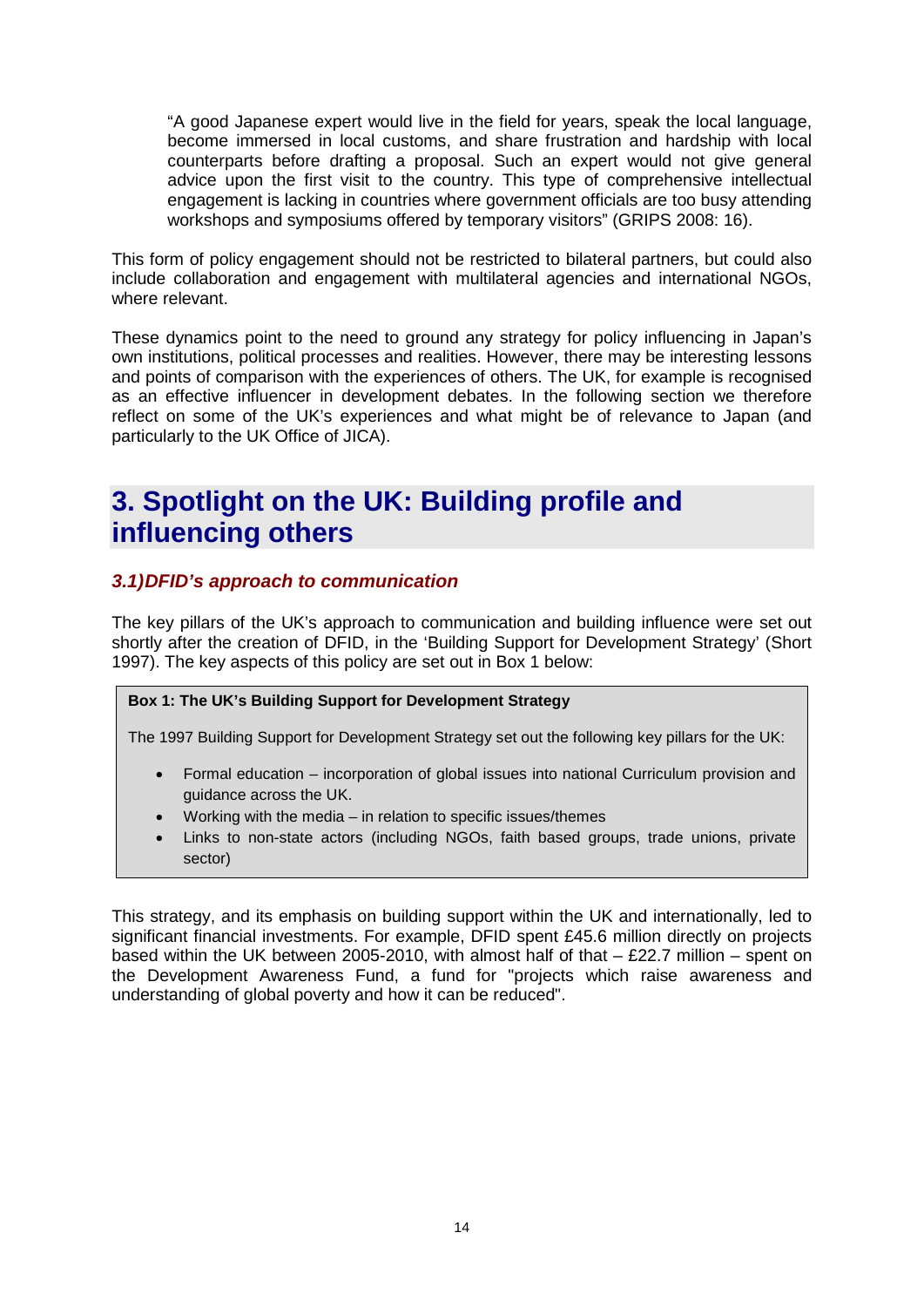#### *The Coalition government*

The election of a new government in 2010, with representation from the Conservative and Liberal Democrat parties, as well as the UK's own period of financial austerity, have contributed to some change in approach. As a result, the Development Awareness Fund has been phased out and spending on UK projects significantly reduced. However, in recognition of the importance of evidence but also the ability of DFID to shape policy agendas, there is ongoing investment in research through DFID's Research and Evidence Division. In 2010, DFID doubled its investment in research to £220 million a year with more than £1 billion to be spent on research and partnerships from 2011-2015.

According to interviews, the change of government also contributed to a 'refresh' in its approach to media and communications, including an update to its Communications Strategy. The new strategy is aligned with the Government's approach to development, with its emphasis on results and value for money for British taxpayers (see Box 2). As Box 2 demonstrates, a key feature of DFID's communications approach has focused on working in partnership with other stakeholders, something we return to in the Recommendations section below.

#### **Box 2: DFID Communications: A changed approach?**

DFID's communications approach can be characterised as offering a series of stories of what British aid is achieving in different countries. In recent years, it has also sought to improve the coherence and strategic quality of communications, and DFID's Communications team state that they hold regular meetings on strategy, including how to engage with the media but also with Ministers and politicians, civil society, and other relevant stakeholders.

DFID reports that it increasingly seeks to concentrate on key priorities and to capitalise on 'moments of opportunity'. Two examples cited were the communications and engagement efforts DFID undertook in the lead up to the Bilateral and Multilateral Aid Reviews (launched in March 2011) and the latest Global Alliance for Vaccines and Immunizations (GAVI) conference cohosted by the UK. The former reportedly demonstrated the importance of prior preparation and sustained communication with key stakeholders, including Ministers and MPs, civil society organisations, and the media before release. For the latter, again there was emphasis on work with a variety of partners (GAVI, the Bill and Melinda Gates Foundation, Save the Children) to ensure coordinated media strategies and to increase influence.

DFID has also engaged with forms of new and social media, including a blog on its homepage, which profiles the views of country offices but has also included external commentators (such as Bill Gates) who are invited to contribute to the blog on a regular basis. Furthermore, DFID often works with a variety of stakeholders to communicate its messages, including faith groups.

Moreover, DFID has worked with international journalists and with those based in the countries in which DFID operates, including inviting them to see DFID projects. DFID has also embedded journalists in UK relief and aid efforts to give them a first-hand taste of the work involved. In addition, to sustain media interest in the UK at the local level, DFID has spearheaded an initiative called "Hometown", whereby stories about the kind of work that DFID staff are doing abroad are featured in local media outlets back home in the UK.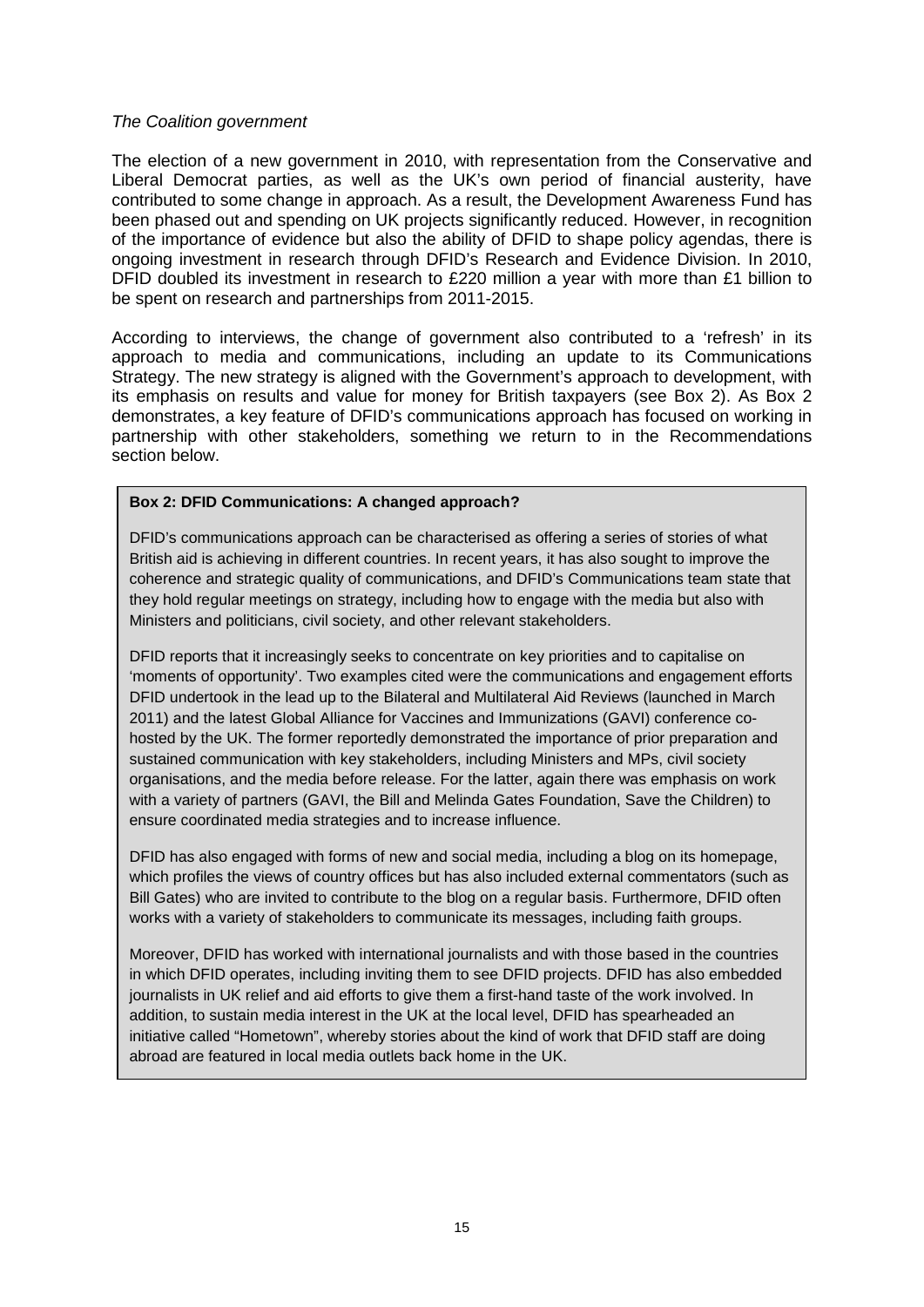As noted above, in response to perceptions of increased scepticism within the media and within public opinion, DFID and the Secretary of State for International Development have increasingly sought to emphasise issues of results, value for money and transparency (Lockwood 2010). Over the past few years, DFID has also engaged in sustained efforts to move from a reactive to a more proactive engagement with the media (with the Secretary himself maintaining a relatively high media profile). This has been reflected in the increasing amount and tone of coverage received.

At the same time, wider stakeholders continue to feel that DFID's communications strategy remains weak in some areas. For instance, interviewees described its media engagement as 'cautious' and 'reactive', and suggested that the Department has had to work hard to attract media attention (particularly positive media attention at a time of increased scrutiny where the aid budget has been ring fenced but there are large scale spending cuts in other public sectors). In addition, while the programmatic aid budget was ring-fenced, administrative budgets have been cut across the whole of government and this has reduced DFID's budget for communications, alongside a communications freeze across government which does not allow the hiring of consultants or commissioning of work and advice.

Moreover, in part some of the challenges DFID faces in communicating its messages reflect the highly sophisticated media market within the UK. For development issues, there remains limited coverage of aid *per se*, but some internal events (such as the ring-fencing of the development budget at a time of widespread cuts and changes in development policy) and international developments (including war, famine and political events) can generate increased attention, controversy and/or debate, and as such gain coverage in the mainstream television and print media. Alongside this, there is an increasingly diverse online media, with online platforms such as openDemocracy addressing a range of UK and international issues, while there is a proliferation of blogs and new social media, led either by mainstream media (such as the online Guardian Development pages) or by opinion formers in the development research policy spheres.<sup>[5](#page-15-1)</sup>

This has contributed to a diverse yet segmented media audience that is increasingly selective about where it gets its news and information from. It also means that any organisation has to work hard to gain coverage, and needs to link its work to current affairs and 'hot topics' as well as working with both established or traditional media and newer forms of social media, which, as discussed above, reflects some of the recent approaches of DFID.

#### <span id="page-15-0"></span>*3.2)Factors which shape DFID's approach*

**.** 

What emerges strongly from interviews and from relevant available analysis is that the UK has often focused on its role as an 'influencer', working through partnership with key stakeholders, emphasising the uptake of its policy messages rather than attempting to significantly shift public opinion or attract significant media attention for its operations. A number of factors are thought to shape DFID's approach in this respect. For the purposes of this report, we highlight three key aspects, namely the presence of political leadership; the use of strategic partnerships and investments in research and evidence building; and its international leadership on specific issues.

<span id="page-15-1"></span><sup>&</sup>lt;sup>5</sup> See for example the blogs of: The Overseas Development Institute; Duncan Green of Oxfam; Lawrence Haddad of IDS; and Owen Barder.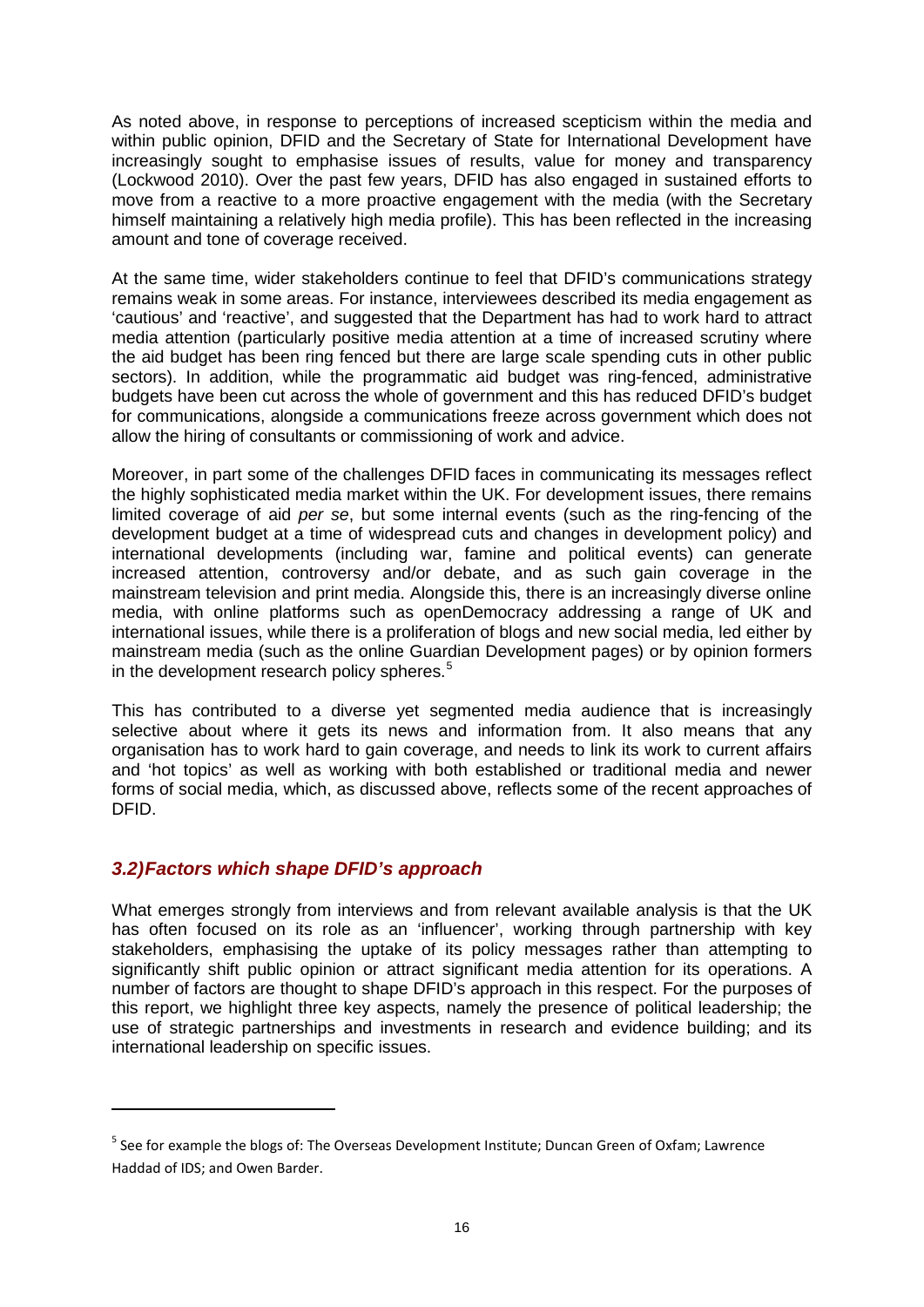Turning first to political leadership, DFID is seen to have been effective at influencing development debates in part because of the politics around development within the UK, reflected in the cross party consensus which now exists for development. As Hudson and Jonsson (2009) note:

"Since the election of a Labour Government in 1997, successive Prime Ministers – Tony Blair and Gordon Brown – have had a strong personal commitment to global poverty reduction. Through their leadership and the work of a well-organised and influential NGO lobby, considerable public support for the UK's programme of development assistance has been built and maintained".

The creation of a separate aid agency, led by a Cabinet Minister, has further established DFID's mandate and remit in this respect. It has also reportedly given DFID a greater remit to seek to influence others.

This is markedly different to the Japanese context where there is an identified lack of political leadership and interest in development cooperation. This means that any examples or lessons from the UK experience need to be appropriately adapted to the very different set of circumstances and institutions of the Japanese aid architecture.

Secondly, the UK has made good use of strategic partnerships with others, particularly NGOs as well as research institutes and centres. This has been supported through DFID's internal capacity, including its Policy Division and Research and Evidence Division, based in London. A prime example is illustrated in 2008's Make Poverty History campaign (Box 3).

#### **Box 3: The Make Poverty History campaign in the UK**

The Make Poverty History campaign has been one of the largest in the UK's history. Mobilising around the 2008 G8 Summit, it focused on three issues – aid, debt and trade. The Make Poverty History coalition eventually encompassed hundreds of organisations and community groups, but at its core, it was led by the biggest international charities based in the UK (including Oxfam). It also reflected strong relationships between organisations and the UK government. As Glennie notes: "When the Make Poverty History manifesto had already been signed off and was going to press, a call from one of Gordon Brown's senior advisers led to last-minute changes", something which Glennie argues was "an early sign that somehow British aid charities had found themselves in the unusual position of launching a huge campaign calling for policies the government was already planning to announce" (2008: 116-7).

This collaboration formed part of a wider UK government strategy to build support for aid increases, through working with NGOs, producing and collaborating in analysis that showed the effectiveness of aid in reducing poverty, and which culminated in the 2005 report of the Africa Commission (Ibid.)

Subsequent analysis has highlighted some of the challenges of the Make Poverty History campaign, including the extent to which it simplified the complexities of aid investment and development progress (see also Glennie 2008). But there is no ignoring the effectiveness of this approach for gaining wider attention and for influencing the policy debate. As Hudson and Jonsson (2009) note:

"Perhaps the key constituency for international development in the UK is that of civil society, with Non-Governmental Organisations (NGOs) the most influential element of that. NGOs such as Oxfam, Action Aid, Christian Aid, World Vision, War on Want and the World Development Movement have for many years played an important role in informing UK policy and practice and helping to build public support for international development".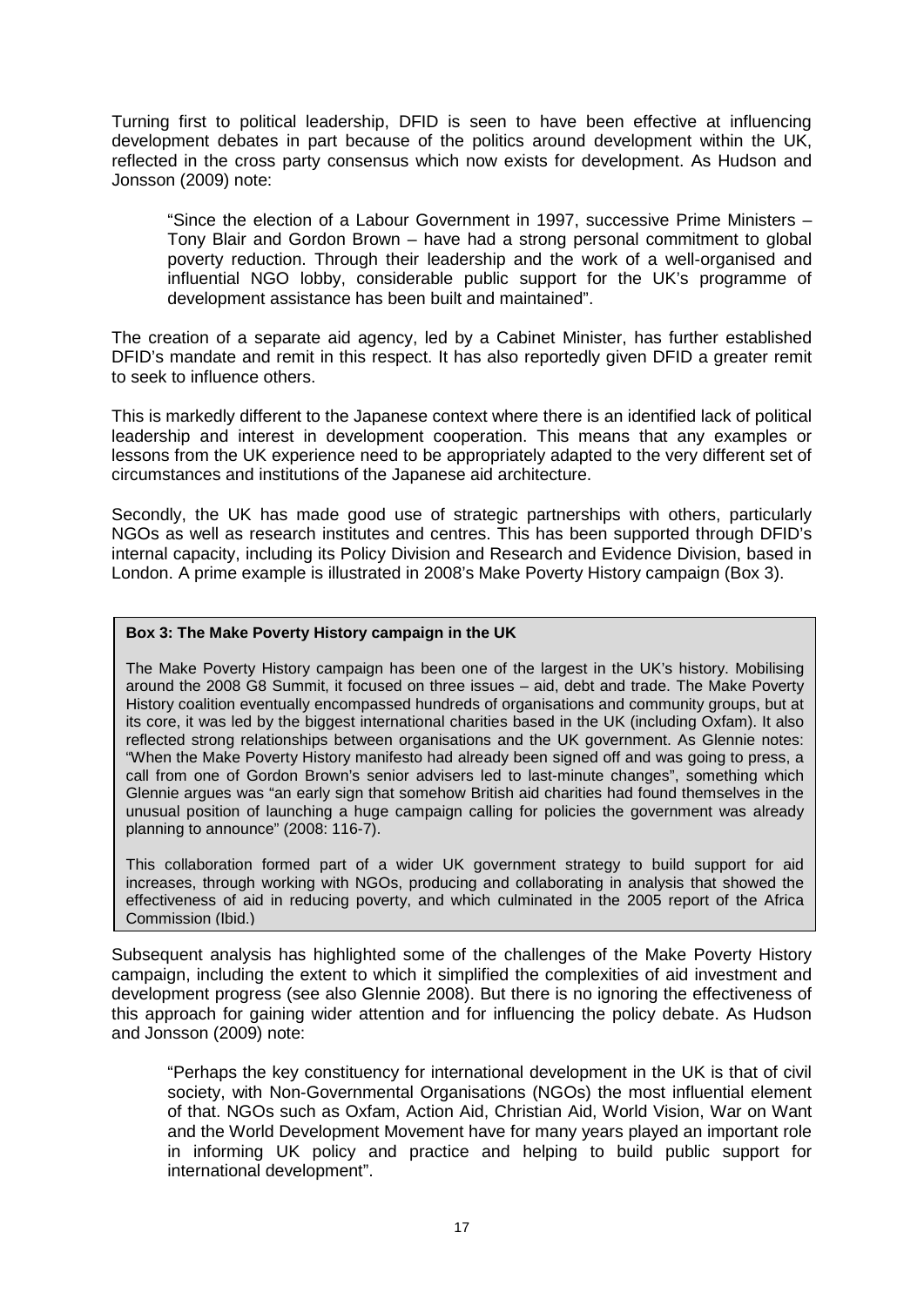Moreover, aside from large scale campaigns, there are a wide range of mechanisms through which DFID engages with NGOs, ranging from formal consultations on White Papers, to less formal discussions about DFID's policies in relation to particular issues or countries, to informal networks of people with shared interests in issues and events. In terms of funding, in 2008/09 more than 5% of total DFID spending was channelled through UK-based civil society organizations. As mentioned above, DFID also commissions large amounts of research, including funding a number of Development Research Centres at institutions like the London School of Economics and the University of Sussex, and has established a number of Research Programme Consortia which invest considerable time (five years) in studying particular topics in-depth.

This again represents a very different context to that in Japan, where there is not the same level of domestic interest in development nor similar relationships between the government and non-state actors. However, this does not mean that there is no domestic constituency for development. Warrener notes, for instance, that there are a number of university programmes and think tanks in Japan devoted to studying development issues that could be engaged (Warrener 2004). This also has some important implications for JICA's UK Office, in terms of the potential for strategic partnerships and collaboration within the UK to build awareness of Japan's work and to increase JICA's potential to influence current policy debates, as well as to strengthen links between Japanese and UK constituencies for development.

Thirdly, DFID has prioritised positioning itself at the 'cutting edge' or forefront of specific development issues. This is demonstrated by the UK's work on Africa – which was made a priority of the Gleneagles G8 Summit and through the then Prime Minister Tony Blair's Africa Commission. Another useful example is the UK's prominent role within the OECD DAC on issues of Security Sector Reform (SSR) (see Box 4).

It is worth noting that DFID's decentralised structure provides scope for relatively flexible policy engagement by Country Offices. In general, and in line with DFID's overall commitments, it has tended to prioritise engagement in national policy debates (for example, adopting leadership roles in relevant budget support fora or sector working groups) which prioritises working with other, like minded donors. At the same time, the UK's own public pressures are also contributing to greater emphasis on making UK visible (which contributed to the 2010 launch of the 'UKAid' logo, as a response to the lack of awareness of the DFID brand).

**Box 4: DFID's lead role in putting SSR on the agenda** (adapted from Albrecht et al 2010: 74-78)

DFID has played a lead role in putting SSR on the development agenda through a recognition in both policy and programming of the interconnected nature of security and development and the willingness to promote this issue in international fora. The emergence of SSR as a development priority is often attributed to a speech given in March 1999 by then UK secretary of state for International Development, Clare Short, at King's College London, in which she laid out the importance of engaging the security sector in order to achieve sustainable development. The SSR concept was further refined within DFID policy and in DFID programming in Sierra Leone and Uganda. DFID's experience with SSR has been controversial within the organisation itself; however it has benefitted from a small cadre of staff committed to promoting the connections between security and development. Through its engagement in international forums and through research and advocacy, DFID's in-house SSR experience, has been instrumental in shaping SSR-related thinking at the global level. SSR has since been multilateralised, first by expanding to other OECD DAC countries (the Netherlands and Germany), then within the framework of the OECD DAC(and a publication of a Guidance Note on SSR) and finally within the multilateral frameworks of the European Union (EU) and the UN.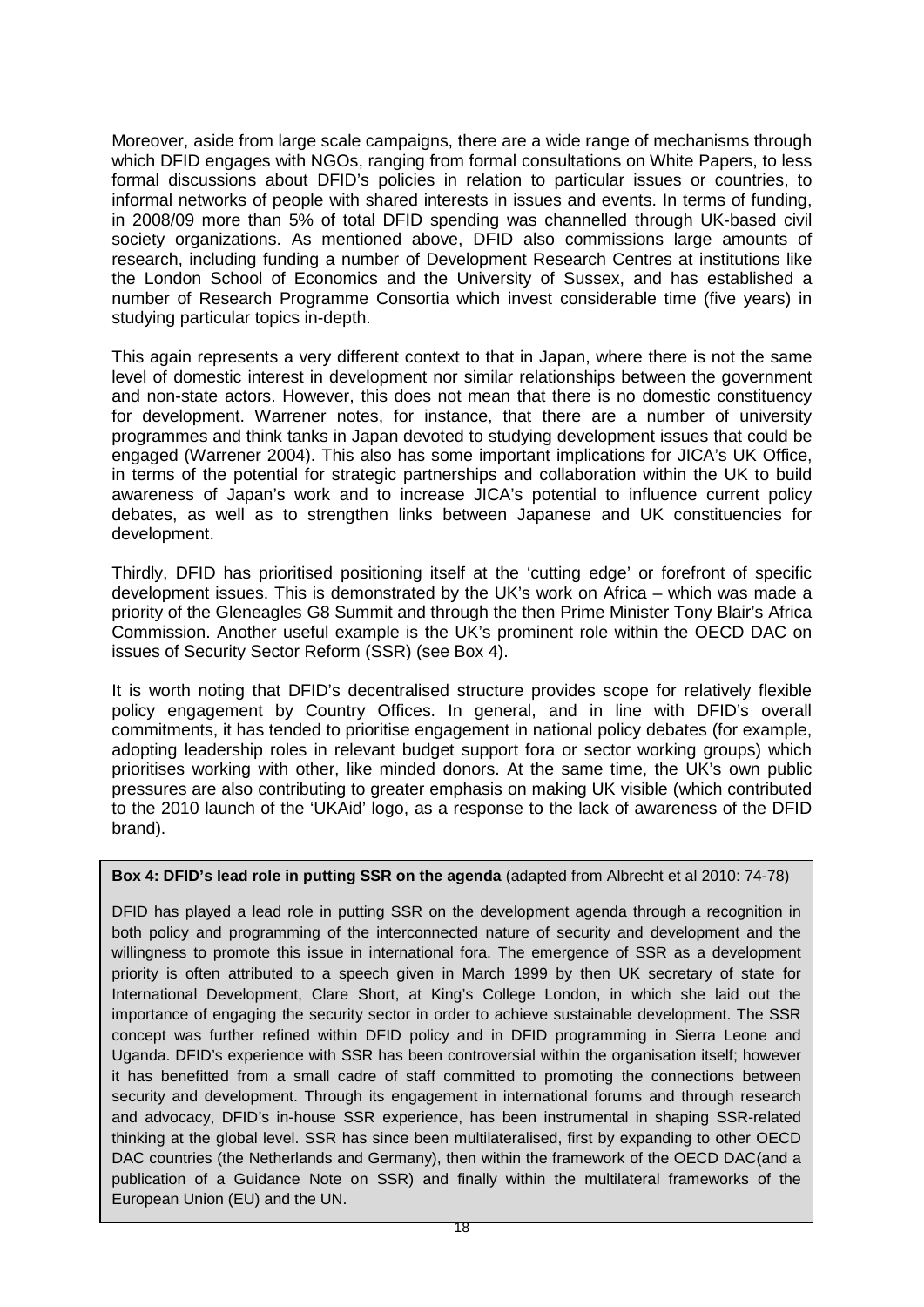## <span id="page-18-0"></span>**4. Implications for JICA / Communications Strategy[6](#page-18-1)**

Current Japanese policies recognise the issues and challenges referred to above. The 2010 White Paper, for example, recognises that public support is crucial for development assistance and sets out two key pillars for JICA's work, 'public participation' in development cooperation and 'increasing the visibility' of ODA. This White Paper also commits JICA to "…continue to reinforce its analytical and conceptual abilities, develop its implementation capacity, and ensure the efficient implementation" of its projects. The new JICA Research Institute is referenced as an important resource for reflecting on models of Japanese assistance. Within the JICA UK Office, there is also evidence of a prioritisation of its engagement and communication activities, including the use of a Public Relations consultancy to advise on UK press and public relations strategy.

In light of this commitment to strengthening and building JICA's policy and communications approaches, there appear to be a number of options for future strategy, particularly for the UK Office. These include:

• Identify your audience – and adapt strategies accordingly

A first key priority must be to clearly articulate what the JICA UK Office wants to communicate, for what purpose, and for whom. Disaggregating discussions of communications and policy influence by levels – for example, the domestic, international and field level – is one aspect of this, but it also requires defining the overall objective for communication. This would include whether the aim is to build greater public support (targeting general public opinion) or to influence key policy makers and the development community. This could also apply to broader JICA public engagement.

• Define realistic expectations

**.** 

This is particularly true in terms of press coverage. As one journalist noted, 'an aid project to Africa is not news' and when operating in the UK's sophisticated media market, there needs to be a realistic appraisal as to how much press attention JICA is likely to generate. Journalists are reportedly 'not interested' in Japan's policies (or those of any other donor) but rather, they are interested in human stories and topical issues.

This does not mean there are no opportunities for press coverage. The drought crisis in the Horn of Africa, for example, has received significant press attention in UK television, radio and print media in 2011. Moreover, one of JICA's largest field offices is in Kenya. This would be a possible entry point for media attention, although it would require adapting information about Japan's support in the region to this current focus of interest. It would also require greater links between JICA's UK Office and field offices such as those in Kenya. There could potentially be a role for the JICA Research Institute in this respect, if it was able to adopt a more 'think tank' role and disseminate lessons, examples and reports from Japan on topical international development issues.

Interviews suggest that where the JICA UK office would like to attract greater media coverage, it will need to respond in a timely way to breaking stories (such as the drought crisis), and to draw on media expertise (in addition to public relations expertise) to identify what journalists are looking for.

<span id="page-18-1"></span> $6$  These proposals are focused on the JICA UK Office, which has been the principal contact for this research, but hopefully they also have relevance for other parts of JICA.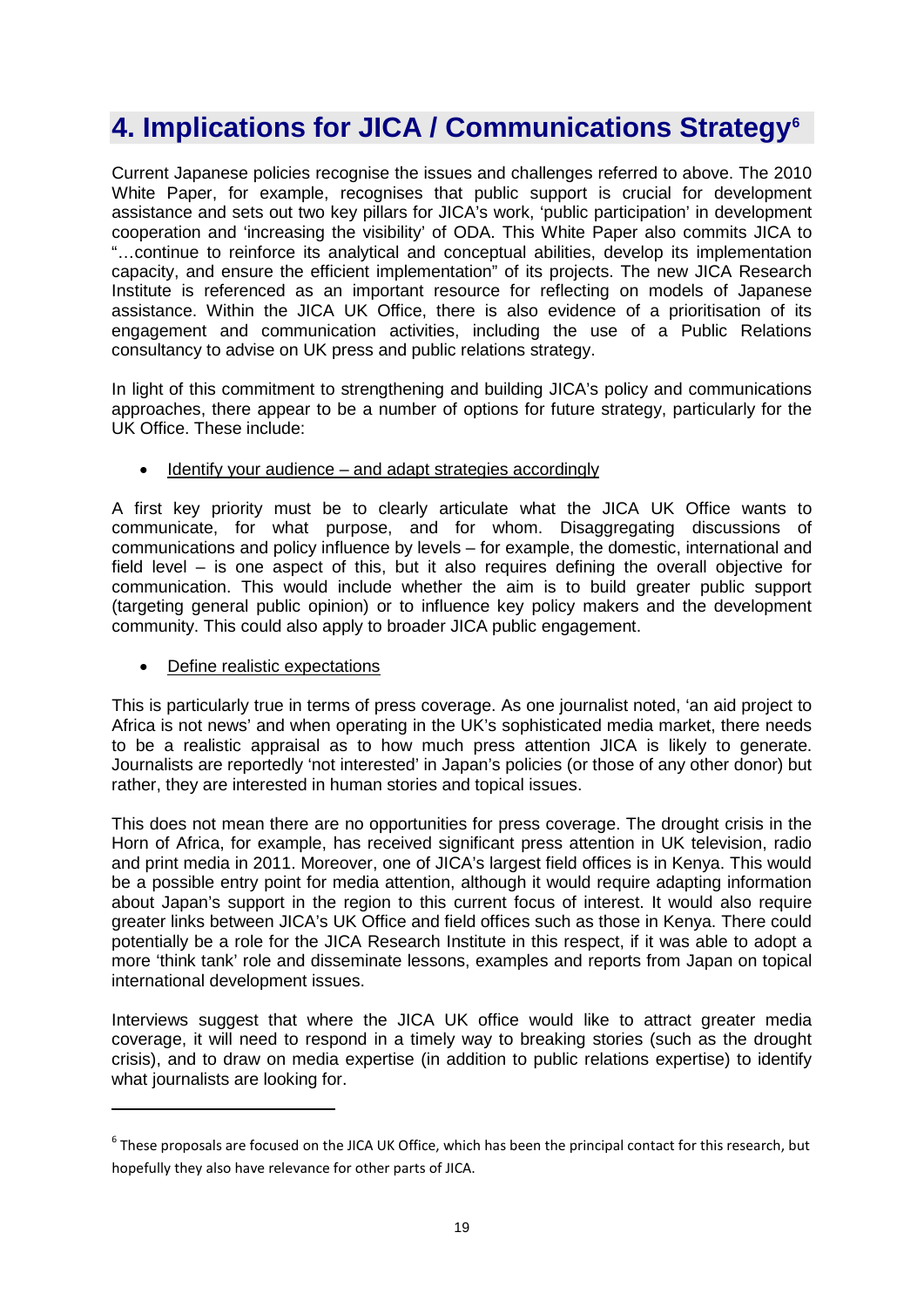Here it is important to note that, as discussed above, JICA is not unique in struggling to attract press coverage of its work. DFID is not always seen as effective in its media engagement, with a tendency towards responsive or reactive strategies rather than setting the news agenda. It has also attracted negative press – particularly where there are questions on decisions to ring-fence the aid budget or accusations of corruption or aid scandals – which reflects the extent to which agencies cannot control the news. If JICA does seek greater media coverage, it will need to accept that some of this might not necessarily be positive, particularly in the current financial climate.

#### • Build strategic partnerships

A more realistic expectation for JICA, and particularly for the JICA Office, may be to seek to influence the existing development communities (for example within the UK). This is more likely to have impact than broad attempts to garner press attention and wider public engagement.

In this respect, a key lesson from DFID's own experience is the importance of building strategic partnerships with NGOs and research institutes. At present, there is limited awareness within these organisations of Japan as a donor and of JICA specifically. However, there are a number of development policy debates these organisations are engaged where Japan potentially has a distinctive contribution to make.

As set out in earlier phases of this research, these include debates on the relationship between governance and growth (including the lessons from East Asia) and discussions on the need to link policy frameworks and engagement to the realities of incentives at local levels (for example, in relation to service delivery). Japan's own experiences as an effective implementer and in seeking to translate Asian lessons for Africa overlap significantly with these issues and could be well received.

This again requires some flexibility, in identifying current debates and topical issues and adapting or presenting Japanese ideas, values and models in relation to these issues. There would also be scope to capitalise on ongoing and significant UK interest in the role of China as a donor (particularly in Africa) – which is closely followed within the NGO and research communities. While this remains politically sensitive for Japan, offering an example of an Asian donor with a different model to China could be well received.

A complementary strategy would be to identify and build relationships with key 'opinion formers' within the UK development sphere. For example, a number of prominent commentators (from ODI, IDS and from large NGOs) regularly write their own blogs or contribute to online media such as the Guardian's online Development section (including the Poverty Matters blog). As a starting point, an engagement strategy could focus on those with shared perspectives, for example on the issues of governance/growth discussed above, to build an ongoing dialogue which might then by picked up and discussed in policy debates by these opinion formers.

#### • Invest in policy expertise

Another key lesson from the UK experience is the value of recording lessons of past experience (both good and bad) and sharing with others. Offering fresh analysis and insights into projects and country engagement helps build an agency's policy profile and credibility.

Again, this could usefully focus on a number of key entry point issues and areas, reflecting Japan's identified value added. It could involve support for research and policy analysis to support and better understand these areas of value added (and could involve building on, or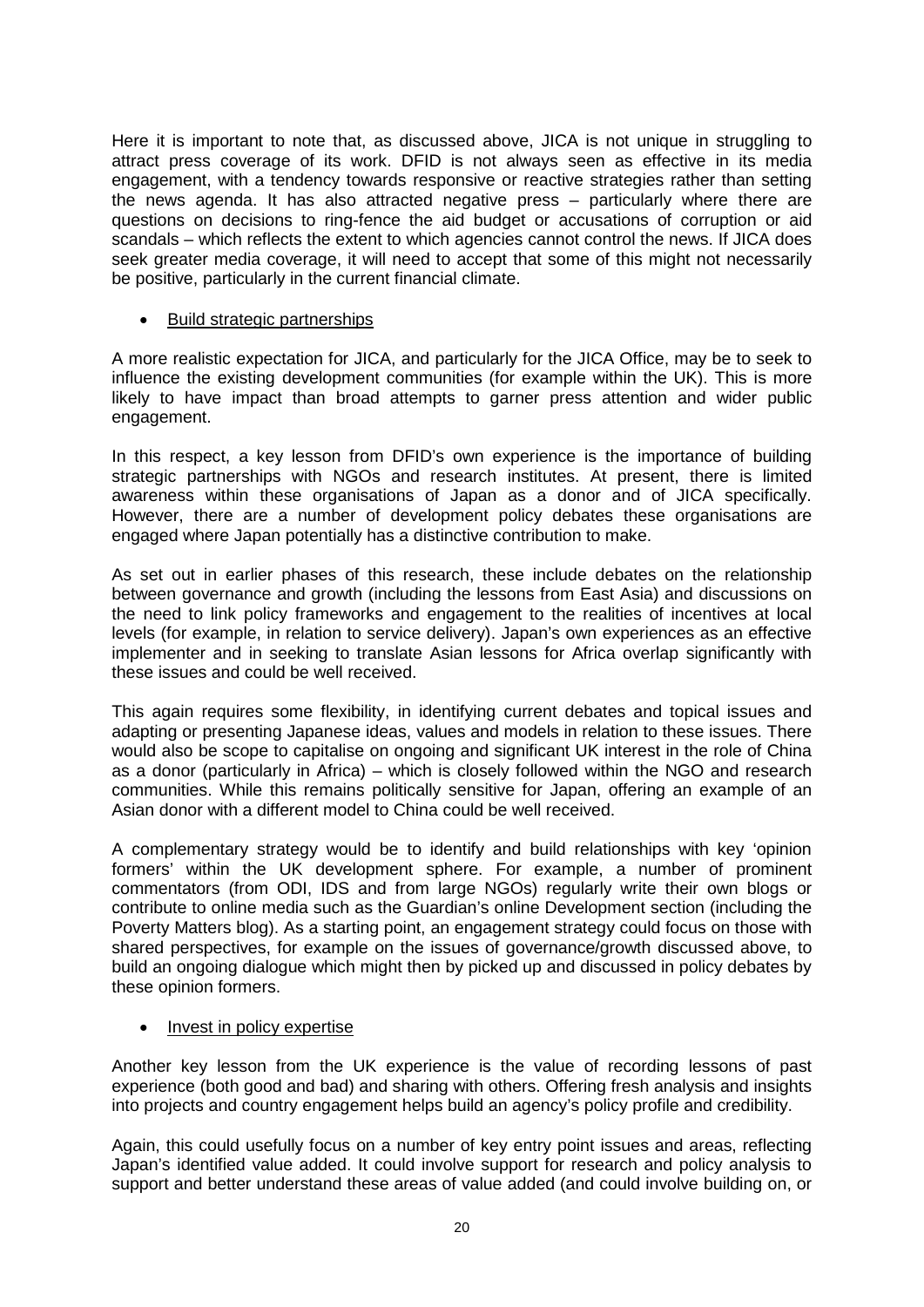collaborating with, Japanese research institutes such as GRIPS, Institute of Development Economics (IDE), other university institutes or the JICA Research Institute) as well as the use of events and seminars to help build greater UK-Japan awareness on these entry points.

One common challenge, identified in the relevant literature and through interviews, is JICA's lack of policy expertise internally and its limited mandate to engage on policy issues. It may be helpful to better define the respective responsibilities of different components of the Japanese aid system (including MoFA and JICA) and to increase the scope of JICA officials to present and utilise their field level experience. The UK office could play a key role in this respect, in terms of brokering field experience in developing countries (through links with other JICA offices) and translating them into wider policy debates.

While attempts have been made under the leadership of Madame Ogata to more clearly set out the strategic and overarching policy objectives for development support (see the ODA Charter, recent White Papers), interviewees stress the need to invest more in crystallising and communicating the overall models that Japan adopts. The earlier phases of this research could potentially form the basis of this, particularly as a resource for the JICA UK Office to draw upon and disseminate.

#### • Identify opportunities to collaboratively address shared problems and concerns

Finally, there seems to be shared ground for JICA with a donor like the UK, which is not currently being capitalised on. While JICA and DFID commonly utilise different modalities and approaches to development assistance, they both are increasingly having to grapple with potential sceptical publics and challenges of how to secure public support for development at a time of financial crisis. On an operational level, this may open up opportunities for much greater sharing of experiences and lessons between DFID and JICA on how to address public engagement effectively.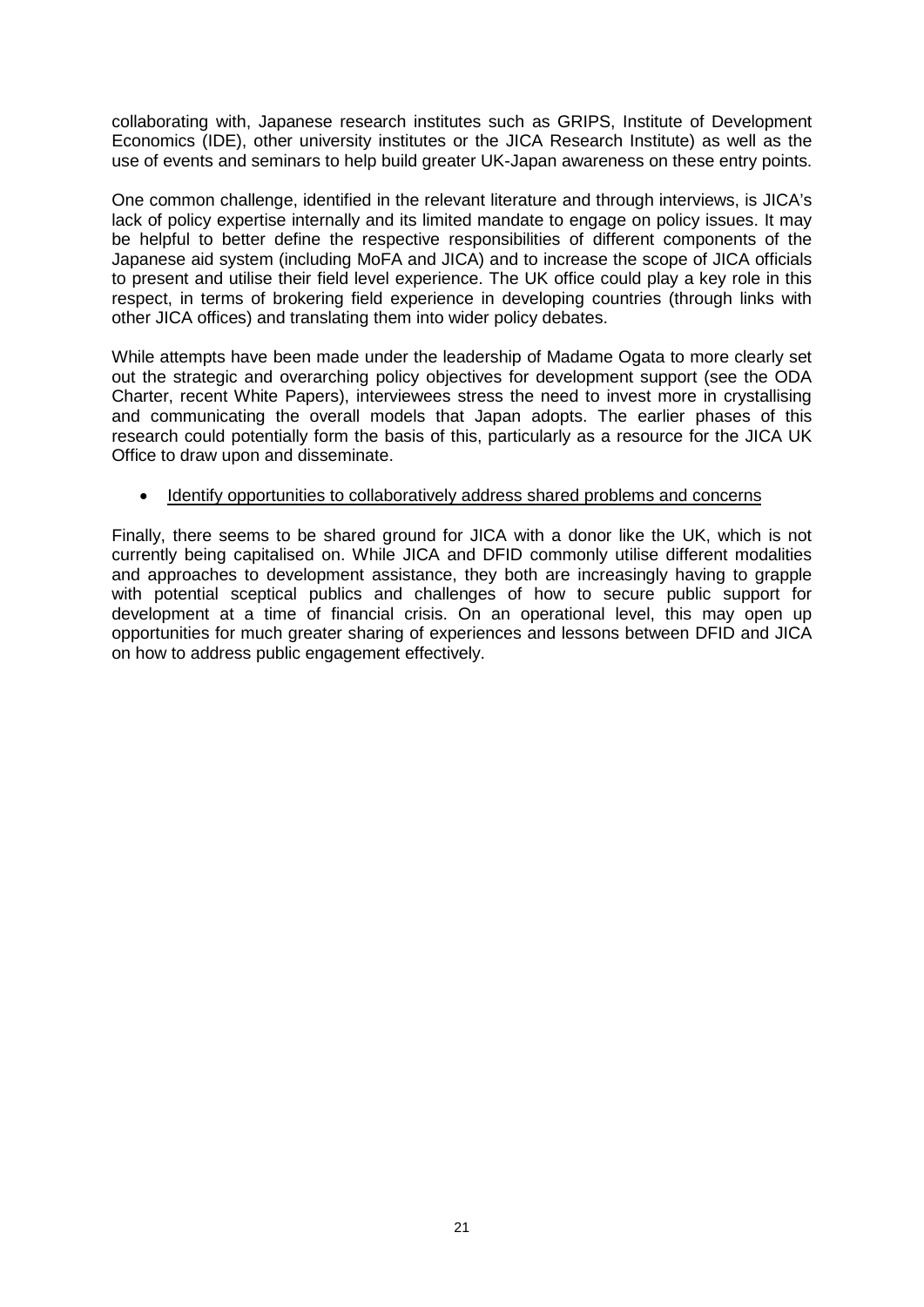## <span id="page-21-0"></span>**References**

Arase, D., ed. (2005) *Japan's Foreign Aid: Old continuities and new directions*. London: Routledge.

Court, Julius, 'Aid to Africa and the UK's '2005 Agenda': Perspectives of European donors and implications for Japan,' Final Report JICA/ODI, December 2005.

Evidence-based Policy in Development Network, 'Reforming aid in 2008: An agenda for Japanese leadership,' EBPDN Project Briefing No. 1, July 2008.

Glennie, Jonathan (2008) The trouble with aid - Why less could mean more for Africa, Zed **Books** 

GRIPS Development Forum, 'An Overview: Diversity and Complementarity in Development Efforts,' in GRIPS Development Forum, Diversity and Complementarity in Development Aid: East Asian Lessons for African Growth, February 2008a, [http://www.grips.ac.jp/forum](http://www.grips.ac.jp/forum-e/D&CinDA.htm)[e/D&CinDA.htm.](http://www.grips.ac.jp/forum-e/D&CinDA.htm)

Hudson, Alan, Jonsson, Linnea (2009) Donor Domestic Accountabilities - UK Case Study, A report produced for the Institute for Research and Debate on Governance, as part of a project for Agence Française de Développement, ODI

JICA, 'JICA's Path for Development Activities,' Annual Report 2010

JICA, 'The role JICA should play,' 2010 Annual Report, (Tokyo: JICA, 2010).

Lockwood, Matthew, Mulley, Sarah, with Jones, Emily, Glennie, Alex, Paintin, Katie, Pendleton, Andrew (2010) Policy Coherence and the Future of the UK's International Development Agenda, A Report to World Vision UK, ippr: London

Ministry of Foreign Affairs (2010) Japan's Official Development Assistance, White Paper 2010

Rocha Menocal, A, Denney, L, Geddes, M (2011) Informing the Future of Japan's ODA - Phase One: Locating Japan's ODA within a crowded and shifting marketplace, ODI: London Sato, Makoto, 'An historical analysis of Japan's aid policy in Africa' in Howard P. Lehman (ed) Japan and Africa: Globalization and foreign aid in the 21st century (London: Routledge, 2010)

Sunderland, David, 'The UK's policies towards Africa: A snapshot of current positions, debates, with suggestions and implications for Japan,' annex to Julius Court, 'Aid to Africa and the UK's '2005 Agenda': Perspectives of European donors and implications for Japan,' Final Report JICA/ODI, December 2005.

Tembo, Fletcher, Izumi Ohno, Jean Denis Nkongolo Elumba and Kenichi Ohno, 'Japan and Africa in 2008: Opportunities and challenges for development,' ODI Podcast, March 2008.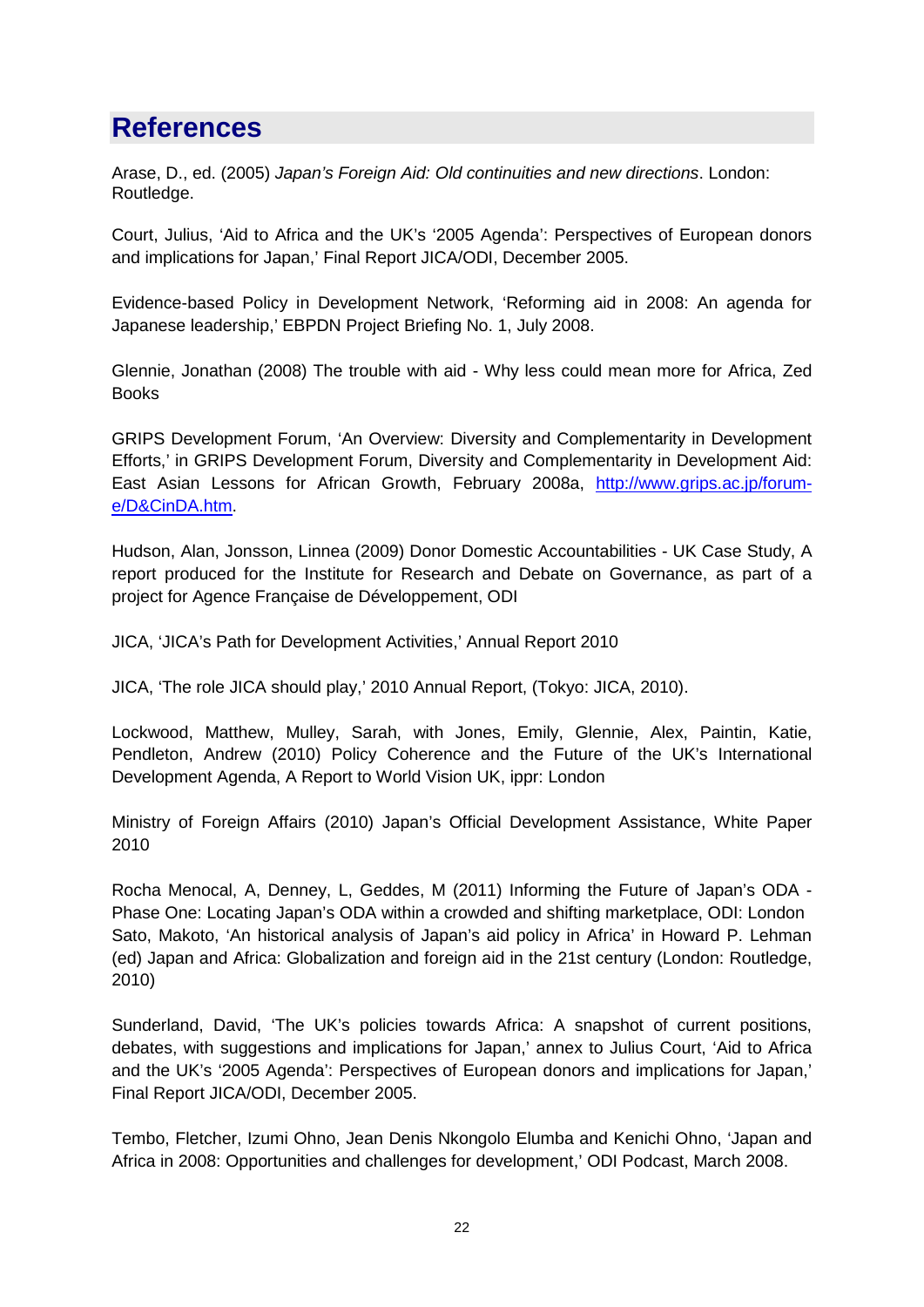Third Party Evaluation (2008) Country Assistance Evaluation of Mozambique, Ministry of Foreign Affairs

Warrener, Debbie with Julius Court, 'Aid Policy Research: Towards stronger Japan-UK linkages: Setting the scene,' ODI, August 2004

Wild, L, Denney, L, Rocha Menocal, A, Geddes, M (2011) Informing the Future of Japan's ODA - Phase Two: Japan's ODA within an African context, ODI: London, forthcoming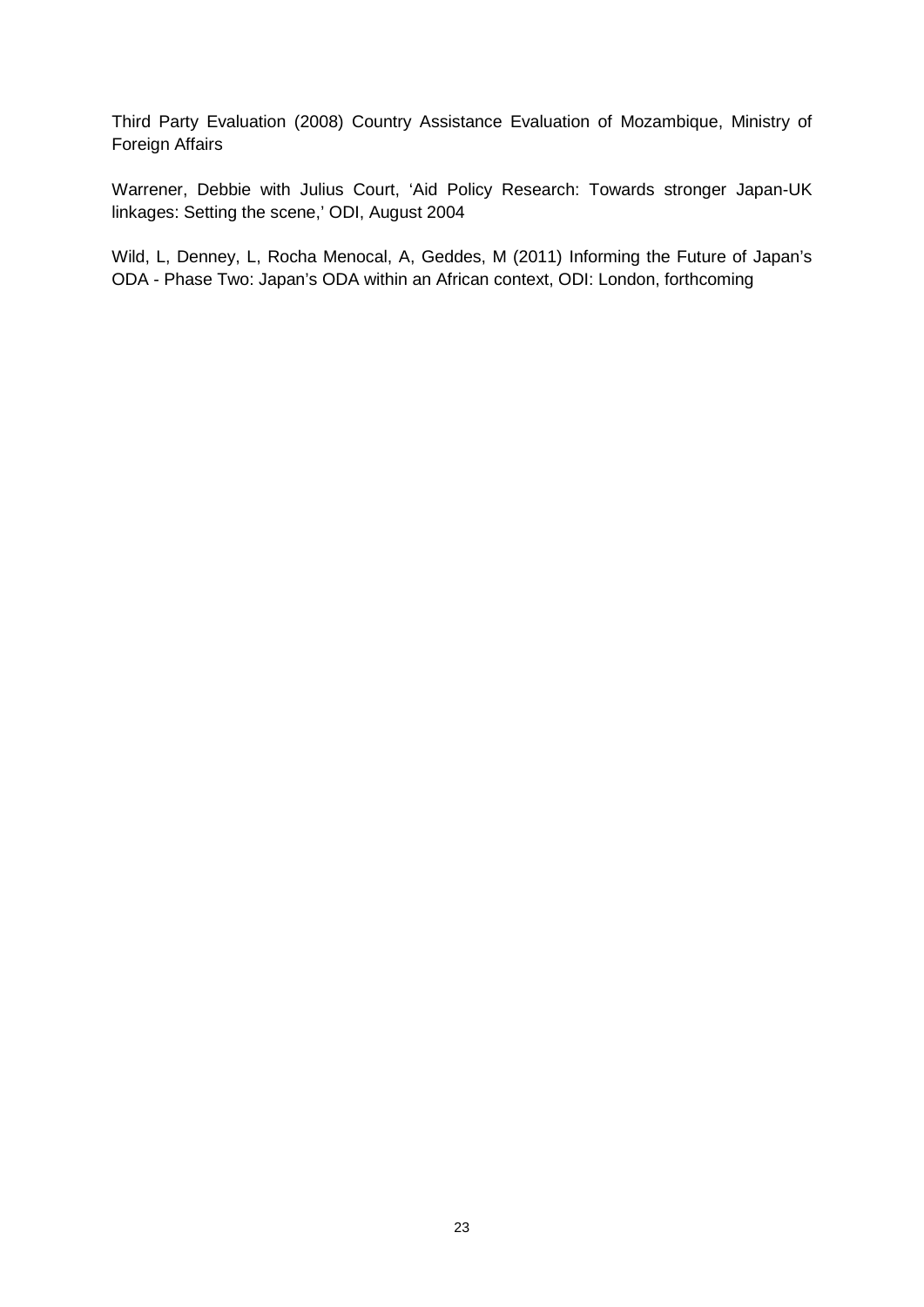## <span id="page-23-0"></span>**APPENDIX A: Project Terms of Reference**

#### **PART ONE – Locating Japan's ODA within a crowded, shifting marketplace**

This part examines the history and evolution of Japan's ODA to date, in an effort to extract / identify its contemporary value within a rapidly changing development landscape. The major question it seeks to answer is:

 $\triangleright$  What is the value add of Japan's development model compared with other major donors?

Answering this question will involve answering a number of more focused 'minor' questions, including:

- 1. What do we mean by a development 'model' or approach and how does it relate to a country's ODA policy?
- 2. What are the most common characteristics of development models shared across the donor community?
- 3. What are the defining features of Japan's contemporary ODA /development model, and how / why have these changed over the last few decades?
- 4. What is the relation between Japan's ODA and Japanese culture, and what implications might this have for the former's propensity for change?
- 5. Who are the most comparable donor agencies to JICA in terms of their development model / ODA policy, and who are the most different?
- 6. How is Japan's ODA currently viewed / appreciated by other key stakeholders (e.g. donors, western media, international NGOs), as compared with their closest counterparts?
- 7. How will Japan's ODA and/or development model be affected by the rise of Brazil, Russia, India and particularly China as emerging economies / donors?

This element of the research is designed to *raise awareness* about the history and contemporary value of Japan's ODA, and will target audiences including:

- Japanese Government Ministry of Foreign Affairs
- JICA HQ
- JICA Overseas Offices
- Other Bilateral and Multilateral Donors / Government Agencies
- International NGOs
- United Nations Agencies
- Japanese Embassies
- Japanese & Foreign Media / Academic Institutions

It is anticipated that the methodology supporting this element of the project will include desk research (e.g. comparing OECD DAC Peer Reviews), telephone / face-to-face interviews with academics and officials, and case studies / success stories from JICA's information database.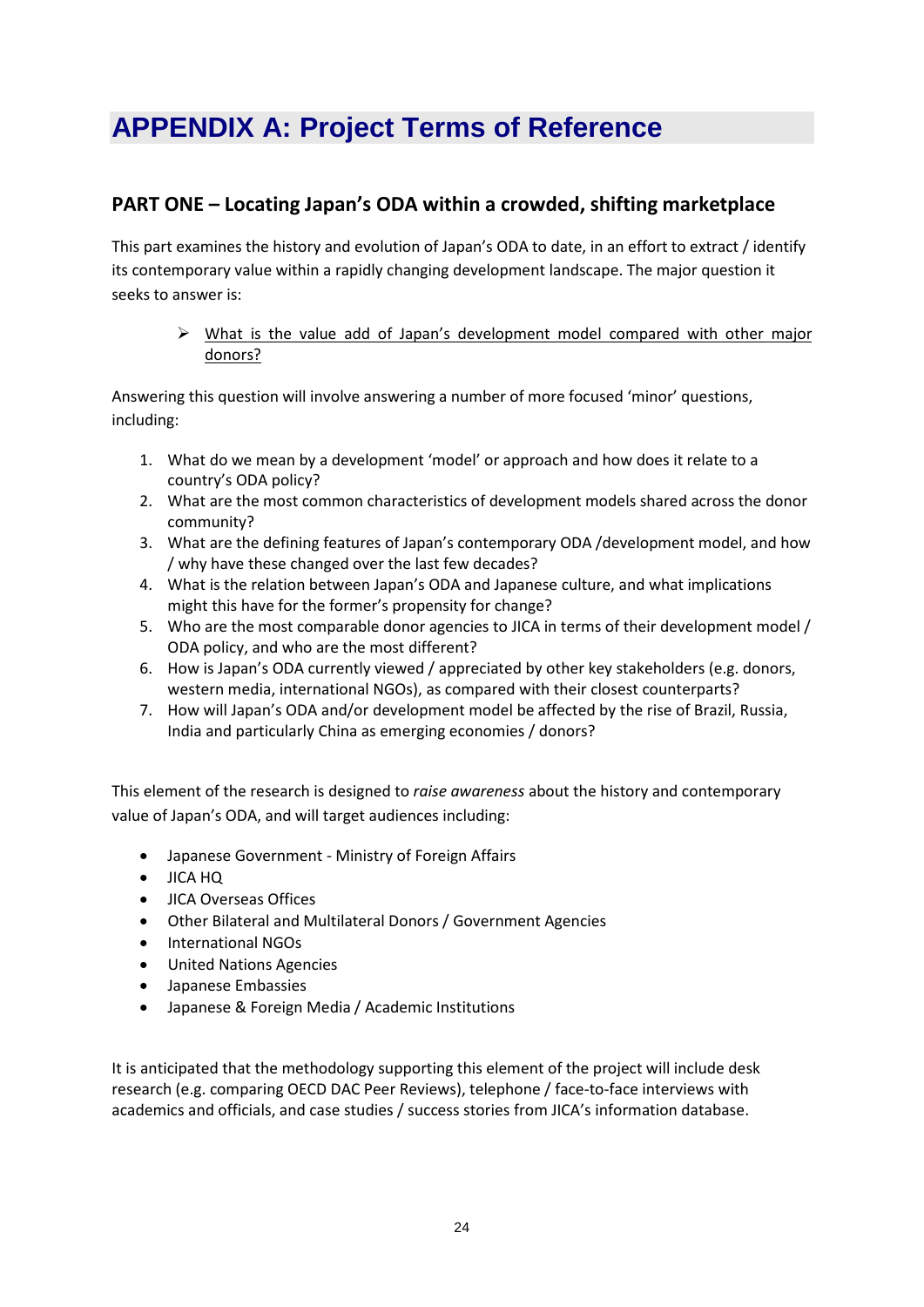#### **PART TWO – Applying the strengths of Japan's ODA within an African context**

This part examines how the distinctive value of Japan's ODA can be practically applied to meet some of the contemporary and emerging challenges facing African countries. The major question it seeks to answer is:

 $\triangleright$  What has been the value add of Japan's contribution to African development to date, and what areas, issues, populations or programs should it concentrate on going forward in cooperating effectively with other key stakeholders?

Answering this question will involve answering a number of more focused 'minor' questions, including:

- 1. What has been Japan's strategy for ODA to Africa so far, and what have been the key influencing factors behind this approach?
- 2. What have been some of the key success stories in Japan's assistance to Africa to date, and what have been some of the major barriers to success?
- 3. Which donors appear to have had greatest success in providing sustainable, effective assistance to Africa, and how has this been achieved?
- 4. What are the key priorities that are / will be driving the work of other major donors providing ODA to Africa over the next ten years?
- 5. Avoiding duplication and recognising its distinctive strengths, what areas, issues, populations, programs or methods might be most appropriate for Japan to focus on in providing ODA to Africa over the next ten years?

This element of the research is designed to be *policy-oriented* and *practically focused*, and will target audiences including:

- Japanese Government Ministry of Foreign Affairs
- JICA HQ and JICA Overseas Offices
- Other Bilateral and Multilateral Donors / Government Agencies
- International NGOs
- United Nations Agencies
- Japanese Embassies
- Japanese & Foreign Media
- Japanese & Foreign Academic Institutions
- TICAD V Working Groups and Conference delegates in 2013

It is anticipated that the methodology supporting this element of the project will include desk research, telephone / face-to-face interviews with academics and officials specialising in African development located in-country and around the world, and case studies / success stories from JICA's African database.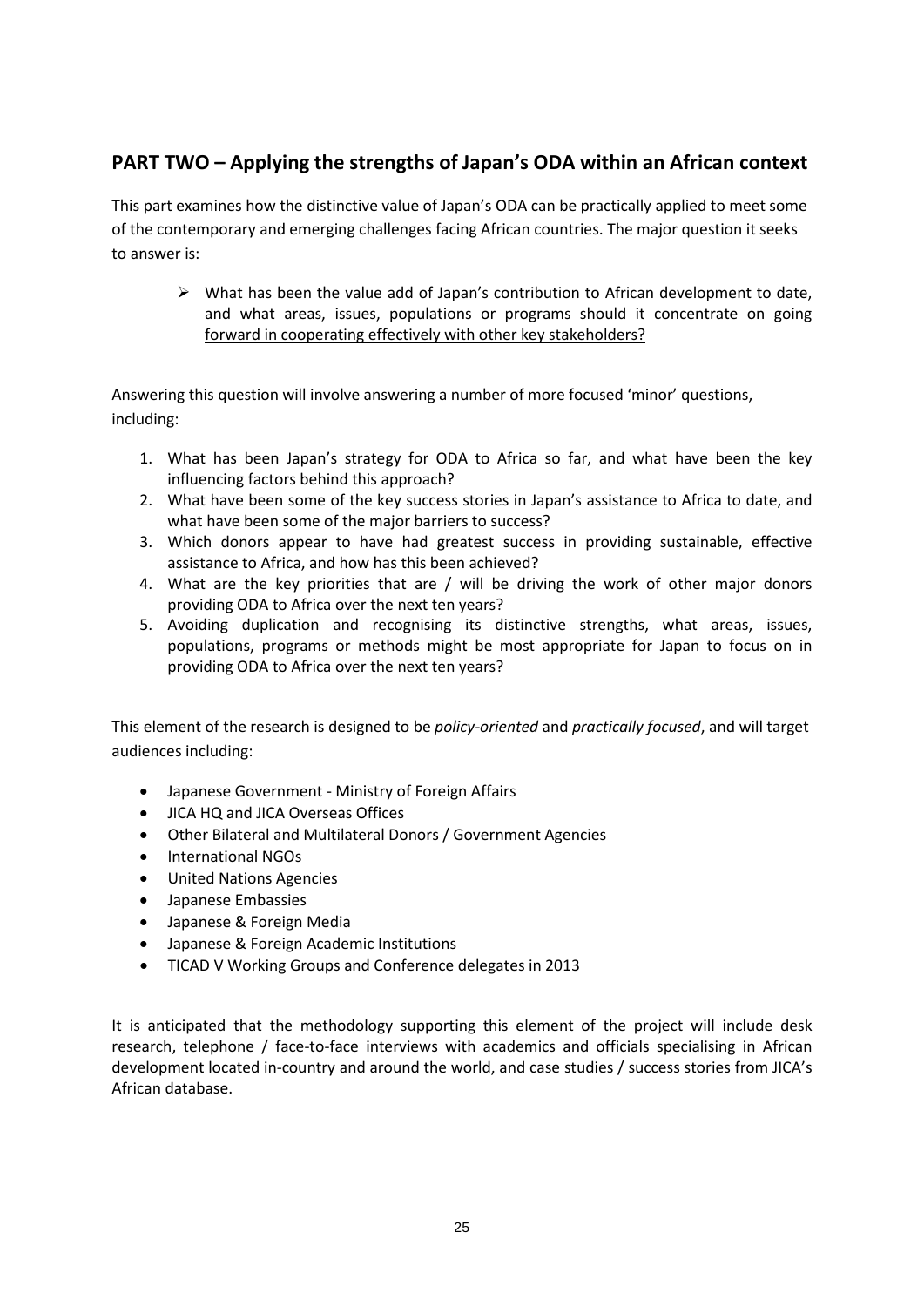#### **PART THREE - Positioning Japan's ODA as a leader in its field**

This part contextualises the research within the United Kingdom to examine how the findings from the previous two research elements can be used to enhance the public recognition and status of Japan's ODA within an increasingly competitive marketplace. The major question it seeks to answer is:

#### $\triangleright$  What is the best way for Japan to enhance its profile and influence in the development field to remain a leader despite the emergence of new players?

Answering this question will involve answering a number of more focused 'minor' questions, including:

- 1. What are the most common perceptions / misconceptions among development stakeholders in the UK regarding Japan's ODA?
- 2. How might Japan best quantify / understand the gap between the size of its ODA contribution and its perceived contemporary public recognition worldwide?
- 3. What have been the implications of this gap in shaping Japan's ability to influence development policy and practice at the highest international levels?
- 4. How have / do donors similar to Japan maintain public profile and influence relating to their ODA, both domestically and abroad?
- 5. Using the example of the UK media, what are some of the relationships, resources and models of interaction that might successfully enhance the profile and influence of JICA in this region?

This element of the research is designed to be *policy-oriented* and *practically focused*, and will target audiences including:

- Japanese Government Ministry of Foreign Affairs
- JICA HQ
- JICA Overseas Offices particularly those in UK, USA and France
- Other Bilateral and Multilateral Donors / Government Agencies
- International NGOs
- United Nations Agencies
- Japanese Embassies
- Foreign Media particularly those organisations based in the UK

It is anticipated that the methodology supporting this element of the project will include desk research, telephone / face-to-face interviews with UK-based journalists, academics and officials specialising in international development.